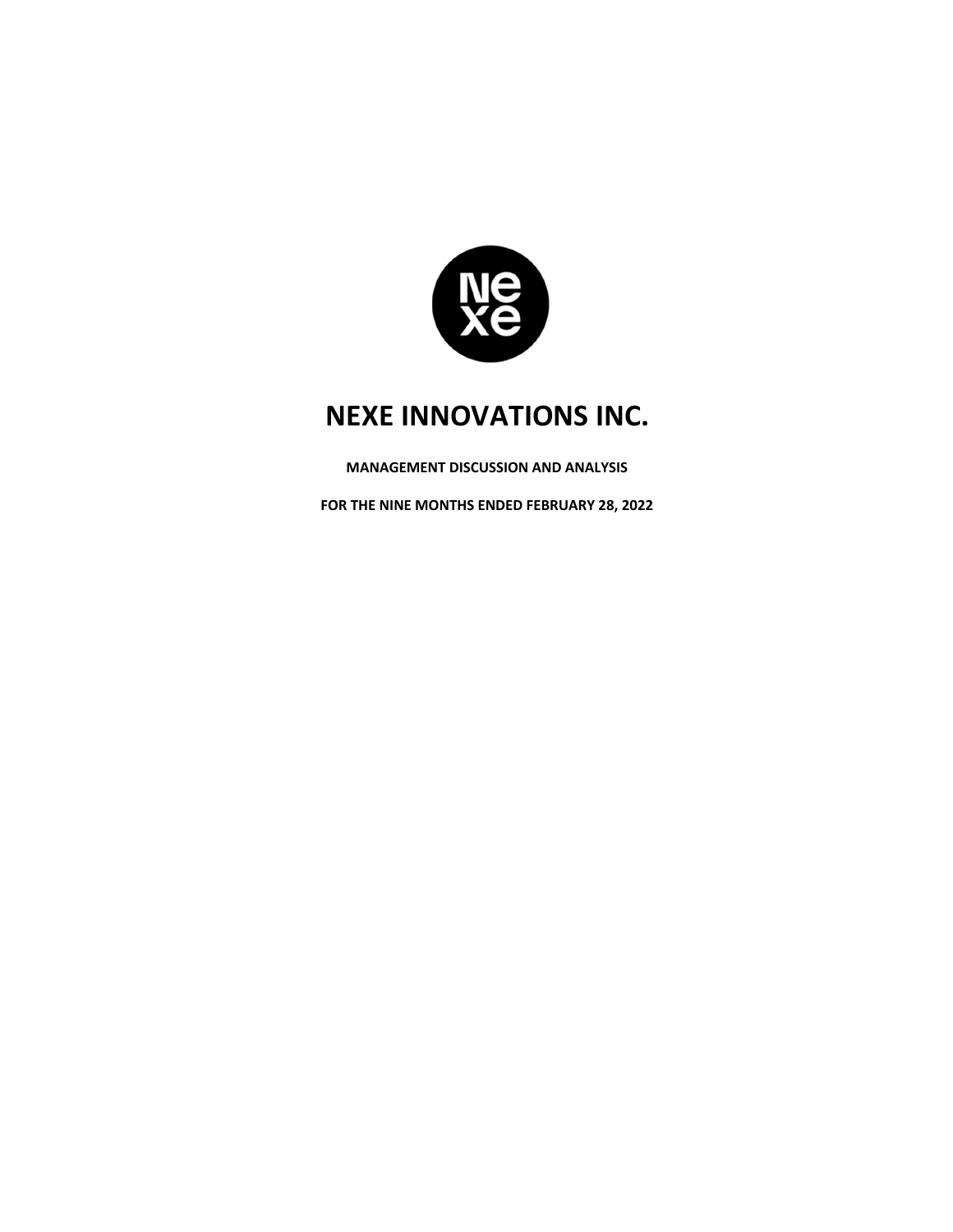## **TABLE OF CONTENTS**

| <b>DESCRIPTION OF BUSINESS</b>                                | 3                        |
|---------------------------------------------------------------|--------------------------|
| <b>OBJECTIVES AND STRATEGY</b>                                | 3                        |
| <b>HIGHLIGHTS</b>                                             | 4                        |
| <b>PRODUCT LAUNCH</b>                                         | 5                        |
| <b>VERTICAL INTEGRATION AND INNOVATION</b>                    | 6                        |
| <b>COVID-19 PANDEMIC</b>                                      | $\overline{ }$           |
| <b>SUBSEQUENT EVENTS</b>                                      | $\overline{ }$           |
| FINANCIAL RESULTS for the NINE MONTHS ENDED FEBRUARY 28, 2022 | $\overline{\phantom{a}}$ |
| <b>SUMMARY OF QUARTERLY RESULTS</b>                           | 8                        |
| <b>COMMITMENTS</b>                                            | 8                        |
| <b>LIQUIDITY AND CAPITAL RESOURCES</b>                        | 9                        |
| <b>GOVERNMENT LOAN</b>                                        | 10                       |
| <b>GOVERNMENT GRANTS</b>                                      | 10                       |
| <b>OUTLOOK</b>                                                | 10                       |
| <b>FINANCIAL INSTRUMENTS AND FINANCIAL RISK MANAGEMENT</b>    | 11                       |
| OFF BALANCE SHEET ARRANGEMENTS                                | 12                       |
| <b>TRANSACTIONS WITH RELATED PARTIES</b>                      | 12                       |
| <b>FUTURE ACCOUNTING STANDARDS</b>                            | 12                       |
| <b>OTHER MD&amp;A REQUIREMENTS</b>                            | 13                       |
| <b>RISKS AND UNCERTAINTIES</b>                                | 13                       |
| <b>CAUTIONARY NOTE REGARDING FORWARD-LOOKING INFORMATION</b>  | 24                       |
| <b>CORPORATE GOVERNANCE</b>                                   | 26                       |
| DISCLOSURE OF OUTSTANDING SHARE DATA                          | 27                       |
| <b>ADDITIONAL INFORMATION</b>                                 | 27                       |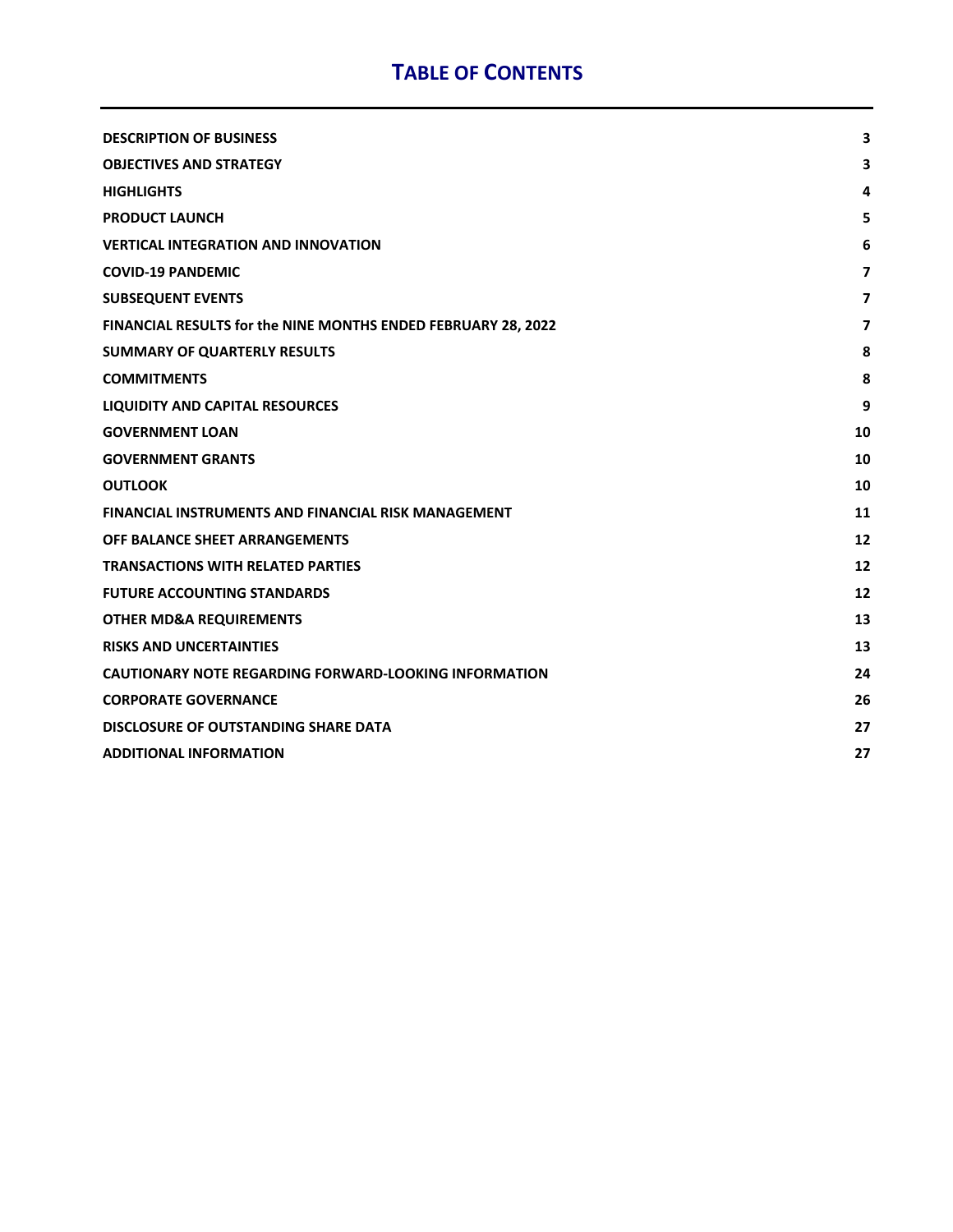Management Discussion and Analysis For the NINE MONTHS Ended FEBRUARY 28, 2022 (Expressed in Canadian Dollars)

This Management Discussion & Analysis ("MD&A") of NEXE Innovations Inc. and its subsidiaries (referred to as the "Company" or "NEXE") was prepared by management as of April 29, 2022 and was reviewed and approved by the Board of Directors of NEXE. The following discussion of performance, financial condition and future prospects should be read in conjunction with the condensed interim consolidated financial statements for the nine months ended February 28, 2022 and the annual audited consolidated financial statements for the year ended May 31, 2021, and the notes thereto (the "Financial Statements"), which have been prepared in accordance with International Financial Reporting Standards ("IFRS"), as issued by the International Accounting Standards Board ("IASB"). The information provided herein supplements but does not form part of the Financial Statements. This discussion covers the nine month period ended February 28, 2022, and the subsequent period up to the date of issue of this MD&A.

The Company has prepared this MD&A following the requirements of National Instrument 51‐102 ("NI‐51‐102"). These statements are filed with the relevant regulatory authorities in Canada. All currency amounts are expressed in Canadian dollars, unless otherwise noted.

## **DESCRIPTION OF BUSINESS**

The Company has developed both Keurig® and Nespresso® machine‐compatible single‐serve pods made from plant‐based materials, making them fully compostable. At the Company's head office facility in Surrey, British Columbia, the Company uses proprietary processes to significantly decrease supply chain risk and increase quality control. The Company, with its sophisticated capsule manufacturing capabilities, is one of the only solutions providers in the single-serve space that work with plant-based polymers. The advanced CNC ("Computer Numerical Control") machines enable the Company to design and build rapid prototypes in-house. This in-house testing process contributes to the Company's ability to develop innovative single‐serve packaging in multiple formats.

With the recent acquisition of the 54,000 square foot industrial facility in Windsor, Ontario, the Company is able to significantly expand its production capacity of its proprietary NEXE compostable packaging that not only includes coffee capsules but other form factors. In addition, the Company gains access to a workforce located in Windsor, Ontario, that is highly-skilled with deep experience with injection molding and other manufacturing skills required to support the Company's commercialization and growth plans.

The Company will continue to commercialize the NEXE Pod in Keurig® and Nespresso® format capsules and intends to develop the NEXE brand as the standard in fully compostable packaging. Ultimately, the Company aspires to be a leading partner to major consumer packaging companies ("CPG", Consumer Packaged Goods) and provide compostable solutions for a variety of beverages, including coffee, tea, and others.

## **OBJECTIVES AND STRATEGY**

NEXE is placing the planet first. The Company's mission is to eliminate petroleum‐based plastics from the planet by innovating and manufacturing 100% plant-based materials that can be returned to the soil after use. With proprietary inhouse equipment and processes, the Company designs, manufactures, and commercializesfully compostable, plant‐based materials for everyday consumer products including, but not limited, to single-serve coffee pods compatible with Keurig® and Nespresso<sup>®</sup> Machines. The Company has developed one of the only patented, fully compostable, plant-based, singleserve coffee pods for use in leading single-serve coffee machines. The proprietary NEXE pod is designed to reduce the significant environmental impact caused by single-serve pods – over 50 billion of which are discarded every year. Hundreds of municipalities in the European Union, Canada, and the United States are moving in the direction of introducing comprehensive compost systems, making the NEXE Pod a viable alternative to the typical plastic coffee capsules currently available in the marketplace.

For the past seven years, the Company's research and development ("R&D") with its engineering teams and scientific partners have been hard at work figuring out how to make plant‐based material scalable for high‐speed manufacturing. Today, the Company's state‐of‐the‐art facility positions NEXE to go above and beyond as it transforms wasteful consumer practices into powerful change and innovation. With over \$60 million raised to date from equity and government funding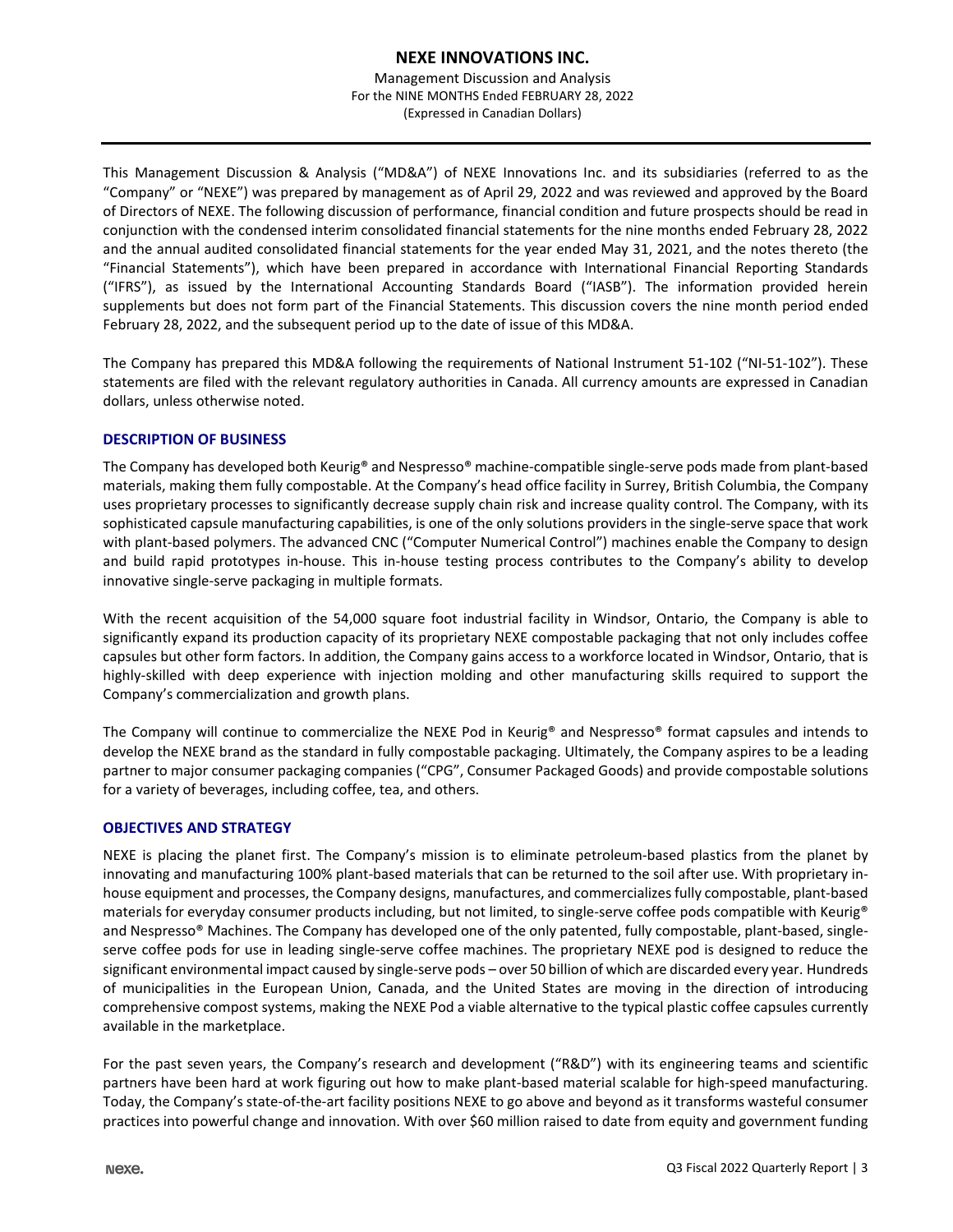Management Discussion and Analysis For the NINE MONTHS Ended FEBRUARY 28, 2022 (Expressed in Canadian Dollars)

and over six years of R&D, NEXE is well‐positioned at the forefront of advanced material manufacturing and automation to meet the growing demand for environmentally friendly and sustainable products in the single‐serve coffee sector and beyond.

## **HIGHLIGHTS**

## *Financial*

● As at end of February 28, 2022, NEXE had working capital of \$37.3 million, including cash and cash equivalents of \$3.2 million. Short term GIC investments of \$30 million.

#### *Sales and Product*

- NEXE is actively in discussions with several brokers and distributors to expand our sales channels into other North American retail chains for both the NEXE Coffee and XOMA Superfoods products.
- NEXE's focus has been to push its XOMA product line into local retail chains including London Drugs (January 2022) and is currently available on e‐commerce platforms such as Amazon Prime (March 28, 2022) and Walmart.ca (November 23, 2021).
- In December 2021, the Company completed the SAT (Site Acceptance Test) for one of the high-speed dosing machines.
- On March 1, 2022, the Company announced the receipt of its first order for XOMA SUPERFOODS products from PSC NATURAL FOODS.
- On April 7, 2022, the Company announced it had received its first purchase order from Purity Life Health Products LP.
- The Company has engaged external consultants to assist with implementation of revenue standard IFRS 15 Revenue with contracts with Customers, and implementation of internal controls, to establish the principles that the Company will apply when reporting information about the nature, amount, timing and uncertainty of revenue and cash flows from a contract with a customer. If appropriate, the Company expects to report revenue in last quarter of the fiscal year ended May 31, 2022.

## *Operational*

- Investment in proprietary equipment allows NEXE to rapidly develop new packaging concepts.
- NEXE has filed 8 Utility Patent Applications in both the U.S. and PCT (Patent Cooperation Treaty) and 16 additional Provisional Patent Applications.
- Took delivery of key equipment for the commercialization of fully compostable pods for both the Keurig® compatible and Nespresso® compatible pods.
- Continue to develop infrastructure for full in-house vertical integration and a "Made in North America" manufacturing strategy within the expanded footprint in Surrey, BC.
- In January 2022, NEXE acquired a 54,000 square foot industrial facility in Windsor, Ontario to significantly expand its production capacity of its proprietary NEXE compostable pods as well as other form factors.

#### *Product Marketing and Distribution*

The Company is focused on increasing its online success by growing its direct-to-consumer sales through popular ecommerce platforms. Following the positive feedback received thus far, the Company has plans to offer its NEXE Coffee through retail/e‐retail channels across North America including the recent launch of NEXE Coffee products on Amazon Prime.

NEXE is currently focused on building out a marketing strategy to launch NEXE Coffee in Keurig®-style pods in retail markets across the U.S. and Canadian. The strategy will leverage brand partnerships, user‐generated content, trade, and consumer shows, and other proven strategies to drive retail success. The distribution strategy consists of a two‐phased launch into natural/specialty retail, as well as conventional retail and e‐retail channels.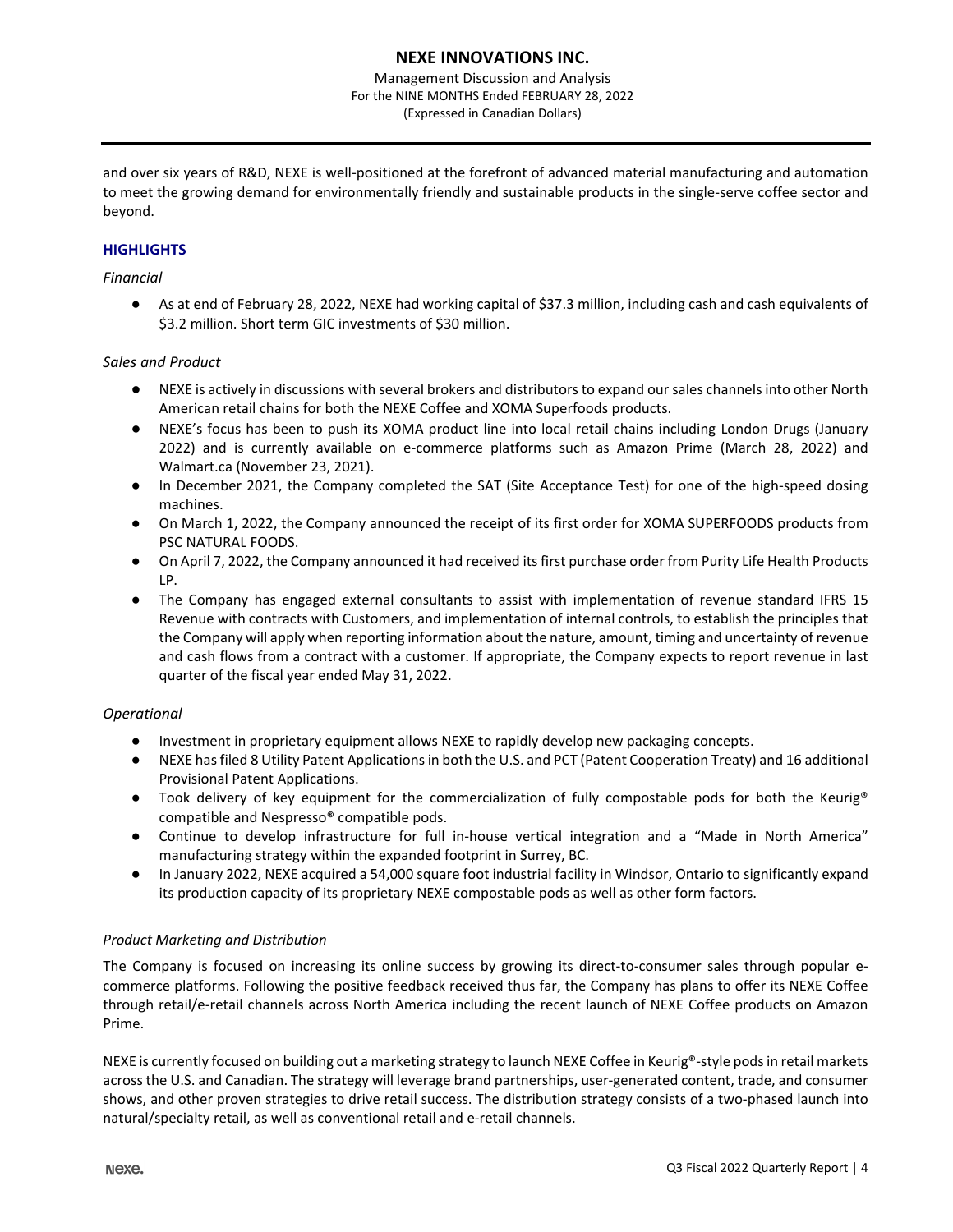Management Discussion and Analysis For the NINE MONTHS Ended FEBRUARY 28, 2022 (Expressed in Canadian Dollars)

## *Manufacturing and Operational*

The Company has allocated the necessary capital to bring its equipment needs in‐house with the objective of providing it with full control over the design, manufacture, timelines, and operational functions of NEXE's growing pod product lineup. These moves will accelerate ongoing R&D initiatives and reduce operational costs such as shipping, while eliminating bottlenecks related to delivery time.

Each scaled manufacturing line will be designed to add a capacity of up to 50 million pods per year. NEXE is in active discussions with some of its partners to order multiple production lines for both the Keurig® and Nespresso® Original formats. Further updates will be provided as key pieces of equipment are tested and commissioned at site.

Despite global supply chain disruptions affecting a multitude of industries, NEXE is confident that its partners can deliver on time and on budget to secure long‐lead items required for these machines. Bringing manufacturing in‐house is a key strategic move that will help NEXE avoid challenges associated with global supply chain disruptions.

On December 15, 2021, the Company announced it had completed its SAT for its high‐speed assembly, filter forming and dosing automation equipment at its site in Surrey, BC. This is the first of two custom machines that were ordered by NEXE in February 2020, pre‐pandemic. A SAT is conducted after the Factory Acceptance Test ("FAT") has taken place and the system has been delivered and installed at site. The SAT was successfully conducted by both our operations team and our European partners.

This high‐speed automation was designed and engineered based on NEXE's proprietary specifications for the Company's Keurig®‐compatible NEXE Pod. As standard automation in the space was not sufficient to assemble our compostable polymers, most of the proprietary processes were pioneered by NEXE (and its partners). The Company expects to complete a FAT for the second proprietary high-speed assembly, filter forming and dosing machine for Keurig<sup>®</sup> compatible pods in Q2 2022. These custom lines are the key pieces (along with other auxiliary equipment) required to build our production capacity to over 100 million annual Keurig® compatible pods.

On January 25, 2022, the Company completed the purchase agreement of a 54,000 square foot building in Windsor‐Essex, Ontario by way of a payment to KSV Restructuring Inc., in its capacity as court-appointed receiver of JD Norman Canada, ULC, in the amount of \$4,350,000.

## *Intellectual Property*

This vertical integration strategy is designed to protect NEXE's expanding intellectual property ("IP") portfolio. The Company has filed 8 Utility Patent Applications in both the U.S. and PCT and 16 additional Provisional Patent Applications. As NEXE expands the number of products under development beyond single‐serve pods, the Company will also look to commercialize these additional products with best‐of‐breed partners that have the expertise, distribution, and sales channels to quickly enter each market. In this situation, NEXE will establish ongoing licensing and royalty revenue streams to monetize its IP.

#### **PRODUCT LAUNCH**

On October 8, 2021, the Company expanded its premium espresso podslineup with itssecond and third premium espresso blends for Nespresso<sup>®</sup> Original coffee machines. The flavourful medium roast espresso brings together high-grade, certified organic beans, roasted in small batches. The Company sources sustainably grown beans from women‐led cooperatives in Sumatra as well as with community producers in Peru and Ethiopia. Our third blend, a single origin French Roast espresso is grown in the rugged mountain jungles of Sumatra. This French roast has a clean, juicy body, with hints of lemon‐lime, cacao, pipe tobacco, light ginger, and a long finish. The certified organic beans are cultivated, harvested, hand sorted and wet hulled by a women-led cooperative. Currently, this offering is available at NEXEcoffee.com and are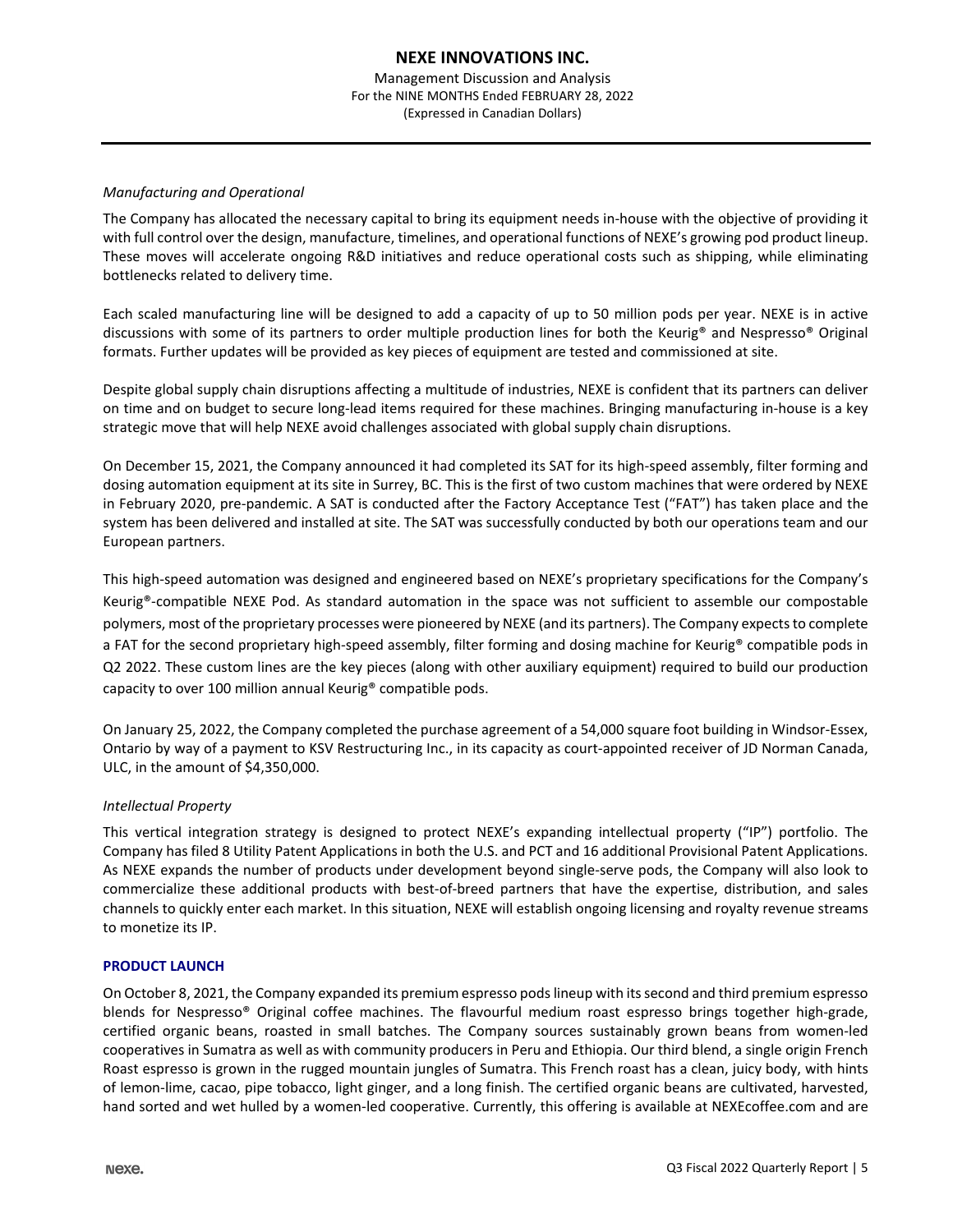also now available through Amazon Prime on Amazon.com.

On October 14, 2021, the Company announced the addition of three new functional beverages to its XOMA Superfoods line. XOMA Keto Cocoa is a rich, dark, and luscious keto hot chocolate made with quality fats from organic cocoa powder, vegan cocoa butter, and chocolate MCT powder. XOMA Keto Cocoa delivers the great taste and the health benefits of cocoa while being a great addition to a ketogenic diet. XOMA Matcha is made from finely‐ground, shade‐grown Japanese green tea leaves and packed with antioxidants. XOMA Matcha features a rich umami flavour that can help to decrease stress and increase alertness. XOMA Turmeric Latte is a dairy‐free, thick, yellow, and spicy traditional health food drink containing curcumin, ginger, cinnamon, and other powerful ingredients. Following a successful market testing period, the Company has initiated its retail strategy for XOMA and is in discussions with several retailers and distributors across North America.

On November 1, 2021, the Company launched NEXE Coffee's first products to be sold in its patented NEXE Pods, which are compatible with Keurig® single serve brewing systems. All NEXE Coffee products are packaged exclusively in the Company's proprietary, single‐serve, fully compostable, plant‐based NEXE pods. The unique design of the pod and filter enables NEXE to fill each pod with more coffee and results in increased extraction when compared to other leading coffee brands, producing a superior taste profile for every brew.

The NEXE Pod is made from plant‐based materials and is the result of over seven years of research and development. It breaks down in asfew as 35 daysin a municipal composting facility, about the time it takesfor an apple core to decompose.

Grown in the mountains of Peru, the Company's blends use 100% certified organic beans that are roasted to perfection for a rich and balanced flavor, with hints of brown sugar, lime, and an apple finish. The NEXE Coffee selection is available in three different roasts including, Medium Roast, Medium‐Dark Roast and Dark Roast.

Currently, NEXE coffee is available at NEXEcoffee.com, ecscoffee.com and through Amazon Prime on Amazon.com. In addition to its e-commerce strategy, Nexe is planning to launch its products into retail distribution channels across North America in Q2 2022.

#### **VERTICAL INTEGRATION AND INNOVATION**

On January 20, 2021, the Company announced the expansion of its research, development, and manufacturing facility in Surrey, B.C., by leasing an adjacent bay and adding 10,000 sq. ft. increasing total manufacturing square footage to approximately 20,000 sq. ft. The expansion was a strategic business decision to enhance vertical integration in its supply chain, to increase product margins, protect intellectual property and mitigate supply chain risk. The expansion allowed for increased space for manufacturing equipment, laboratories, offices, and the factory floor. Using proven technologies developed by the Company in collaboration with leading experts in plant‐based materials, the Company can bring key manufacturing processes to commercial scale in-house. By mitigating supply chain vulnerabilities and by increasing vertical integration in production, the Company can reduce or eliminate many uncertainties in production as it scales up.

By upgrading plant operations to produce plant‐based resins and parts in‐house using proven technology, NEXE will have greater control over product development and quality from conception to manufacturing. NEXE continues to make significant strides as it has received key equipment required to compound its polymers to fill, reinforce and improve the production of our polymer blends for our coffee pods as well as other product innovation it intends to pursue in the longterm.

To align with the Company's strategy of improving vertical integration and securing capacity, the Company has purchased a 54,000 square foot facility in Windsor Ontario. The facility is strategically located close to key USA markets and has access to skilled labour. Windsor, Ontario is a growing industrial hub with several companies focused on building out operations in the area. With this revitalization, skilled labour pool, and access to key markets, we expect this facility to be a core part of our operations.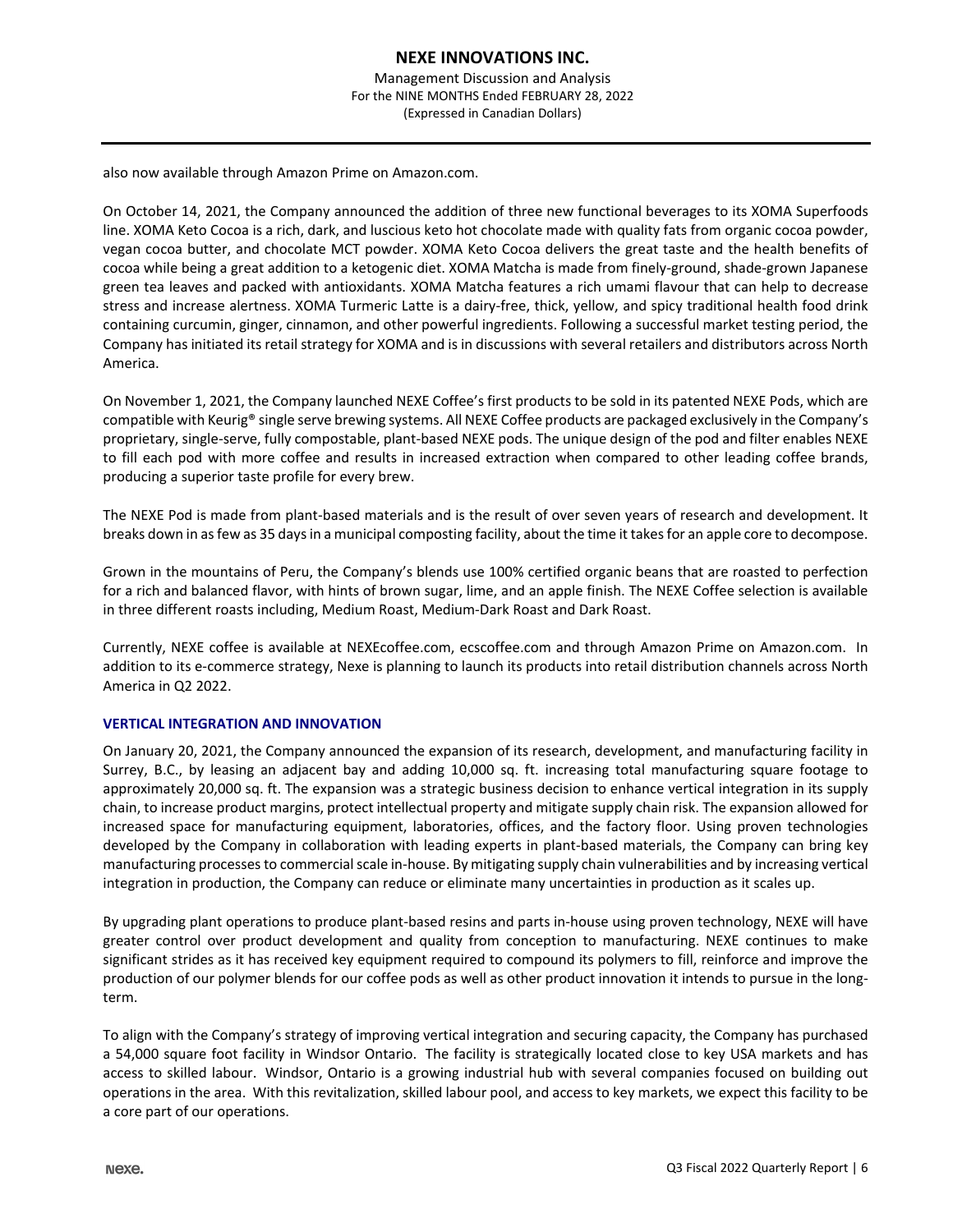## **COVID‐19 PANDEMIC**

On March 11, 2020, the World Health Organization declared COVID‐19 a global pandemic. This contagious disease outbreak and any related adverse public health developments, has already adversely affected workforces, economies, and financial markets globally, leading to an economic downturn. The Company has established key guidelines and procedures related to security and access controls, health screening, isolation and quarantine, and facility infrastructure, maintenance, and cleaning, to ensure that its workplace practices are in line with local government recommendations and requirements, as well as compliant with the appropriate standards of safety, health, wellness and required workplace readiness. The Company continues to monitor key suppliers to prevent service disruptions or significant impacts in the delivery of services or goods from its suppliers.

As a result of the pandemic, the Company has experienced supply chain disruptions, particularly with machinery, human resource constraints, deterioration of consumer demand and market volatility. Although global market conditions may have affected market conditions and consumer spending patterns, the Company remains well placed to grow revenues through product innovations. The Company has reviewed its exposure from other emerging business risks but has not identified any other risks that could significantly impact the estimates used in the determination of plant and equipment, lease liability, and intangible assets that may have a significant impact on the Company's financial performance.

## **SUBSEQUENT EVENTS**

Subsequent to February 28, 2022, a total of 613,515 warrants with an exercise price of \$1.10 expired unexercised.

On March 18, 2022 the Company announced a grant (the "Grant") to certain directors, officers, employees and consultants of the Company of 3,070,000 options (the "Options") to purchase up to an aggregate of 3,070,000 common shares of the Company (the "Option Shares") for a period of five years from March 17, 2022 (the "Grant Date") at an exercise price of \$0.495 per Option Share, being the closing price of the common shares of the Company on the TSX Venture Exchange (the "Exchange") on March 16, 2022. The Options will vest in three equal installments with 1/3 vesting six months from the Grant Date, 1/3 vesting 12 months from the Grant Date and the remaining 1/3 vesting 18 months from the Grant Date, all on the terms of the stock option plan of the Company dated March 12, 2021 (the "Plan") and in accordance with the Policies of the Exchange.

## **RESULTS OF OPERATIONS**

## **FINANCIAL RESULTS for the NINE MONTHS ENDED FEBRUARY 28, 2022**

For the nine months ended February 28, 2022, the Company recorded a net loss of \$5,983,256 or \$0.06 per share, compared to a net loss of \$8,230,228, or \$0.25 per share, for the nine months ended February 28, 2021. The year over year differences are due to the following:

- Administrative expenses increased to \$812,040 (2021 \$229,744) primarily due to recruiting fees regarding senior management; office supplies; general repairs and maintenance; warehouse and lab supplies; insurance and utilities.
- Advertising and product marketing decreased to \$680,271 (2021 \$1,895,172) predominantly due to completion of advertising and promotion contracts.
- Advisory fees decreased to \$7,244 (2021 \$167,043) due to the reduction of financial advisory work pertaining to capital market activities.
- Depreciation increased to \$437,372 (2021 \$192,898) due to additional equipment purchased.
- The Company recorded a non-cash interest expense of \$220,645 (2021 \$254,193) related to the accretion of interest associated with the interest free Government loan from the Western Innovation program.
- Legal fees increased to \$179,462 (2021 \$133,194) primarily due to IP legal work. employment law, and corporate legal matters.
- Management fees decreased to \$230,500 (2021 \$704,524) regarding termination of employment and consulting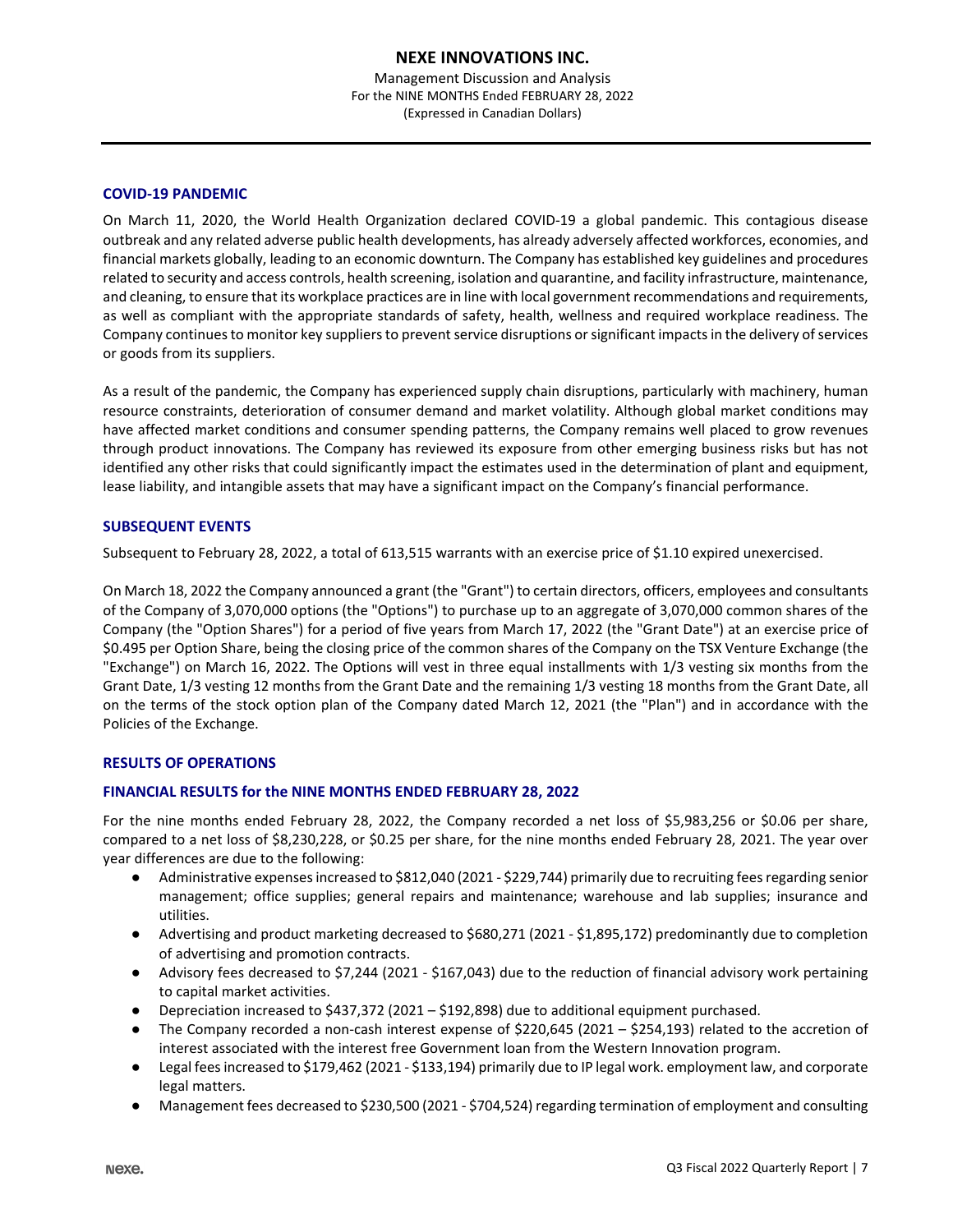agreement commitments that pertained to certain executives of the Company.

- Marketing and investor relations decreased to \$161,028 (2021 \$479,751) regarding completion of contracts related to activities with brokerage firms, institutions, and retail, in an effort to develop and support the business.
- Professional fees increased to \$421,586 (2021 ‐ \$161,326) primarily due to IP legal work; fees to the Company's auditor regarding the review of the quarterly filings, tax related work, and general corporate matters.
- Research and development expenses of \$534,233 (2021 \$176,553) were offset by incremental beta sales as a result of the Company's marketing strategy and early engagements with certain brand partnerships.
- Salaries and benefits increased to \$1,284,682 (2021 \$372,975) with the hiring of additional staff, such as engineers, manufacturing, lab, accounting, administrative, and management personnel to grow the business.
- A non‐cash share‐based compensation expense of \$387,753 (2021 ‐ \$247,843) was recorded for stock options granted to directors, officers, employees, and advisors.
- \$54,288 (2021 63,334) of transfer agent and filing fees were recorded due to ongoing regulatory compliance costs regarding the Company being public.
- Travel and promotion expenses increased to \$131,398 (2021 \$74,527) primarily due to travel regarding the inspection of new equipment prior to delivery to the Company's head office location.
- The Company recorded increased interest income of \$111,780 (2021 \$3,194).

## **SUMMARY OF QUARTERLY RESULTS**

The following is a summary of the Company's financial results for the eight most recently completed quarters:

|                                                                                                                                              | <b>Three</b><br><b>Months</b><br>Ended Feb. 28.<br>2022 | Three<br><b>Months</b><br>Ended Nov. 30,<br>2021 | 2021        | <b>Three Months Three Months</b><br>Ended Aug. 31, Ended May 31,<br>2021<br>$\zeta(1)$ | <b>Three Months</b><br>Ended Feb. 28.<br>2021<br><b>S(2)</b> | <b>Three Months</b><br>2020 | <b>Three Months</b><br>Ended Nov. 30, Ended Aug. 31<br>2020 | <b>Three Months</b><br>Ended May 31,<br>2020 |
|----------------------------------------------------------------------------------------------------------------------------------------------|---------------------------------------------------------|--------------------------------------------------|-------------|----------------------------------------------------------------------------------------|--------------------------------------------------------------|-----------------------------|-------------------------------------------------------------|----------------------------------------------|
| Revenue                                                                                                                                      |                                                         |                                                  |             |                                                                                        |                                                              |                             |                                                             |                                              |
| Net loss                                                                                                                                     | (1,905,645)                                             | (2,060,656)                                      | (2,016,955) | (8,948,761)                                                                            | (6,366,013)                                                  | (1,080,912)                 | (783,303)                                                   | (735,718)                                    |
| Basic loss per share                                                                                                                         | (0.02)                                                  | (0.02)                                           | (0.02)      | (0.19)                                                                                 | (0.10)                                                       | (0.06)                      | (0.04)                                                      | (0.04)                                       |
| (1) limituded was the impoirment of intensibles, plant and equipment that totaled C1.121.103. feix value of C1.053.500 reservating 3.350.000 |                                                         |                                                  |             |                                                                                        |                                                              |                             |                                                             |                                              |

(1) Included was the impairment of intangibles, plant and equipment that totaled \$2,121,192; fair value of \$1,852,500 regarding 3,250,000 performance warrants that were issued; write-off of common shares valued at \$418,000; share-based compensation of \$412,802.

(2) Included was a listing expense of \$2,614,701 regarding the Whatcom Capital Corp. RTO transaction; the Company increased its use of consultants for business and corporate development and incurred advisory and consulting fees of \$1,468,828; pursued a market awareness program to introduce future products and incurred increased advertising and media activities totaling \$1,345,906.

## **COMMITMENTS**

#### **Equipment Procurement**

The Company has committed to procuring manufacturing and production equipment according to the information below. The Company used approximate exchange rates of 1.4206 (EUR) and 1.2667 (USD)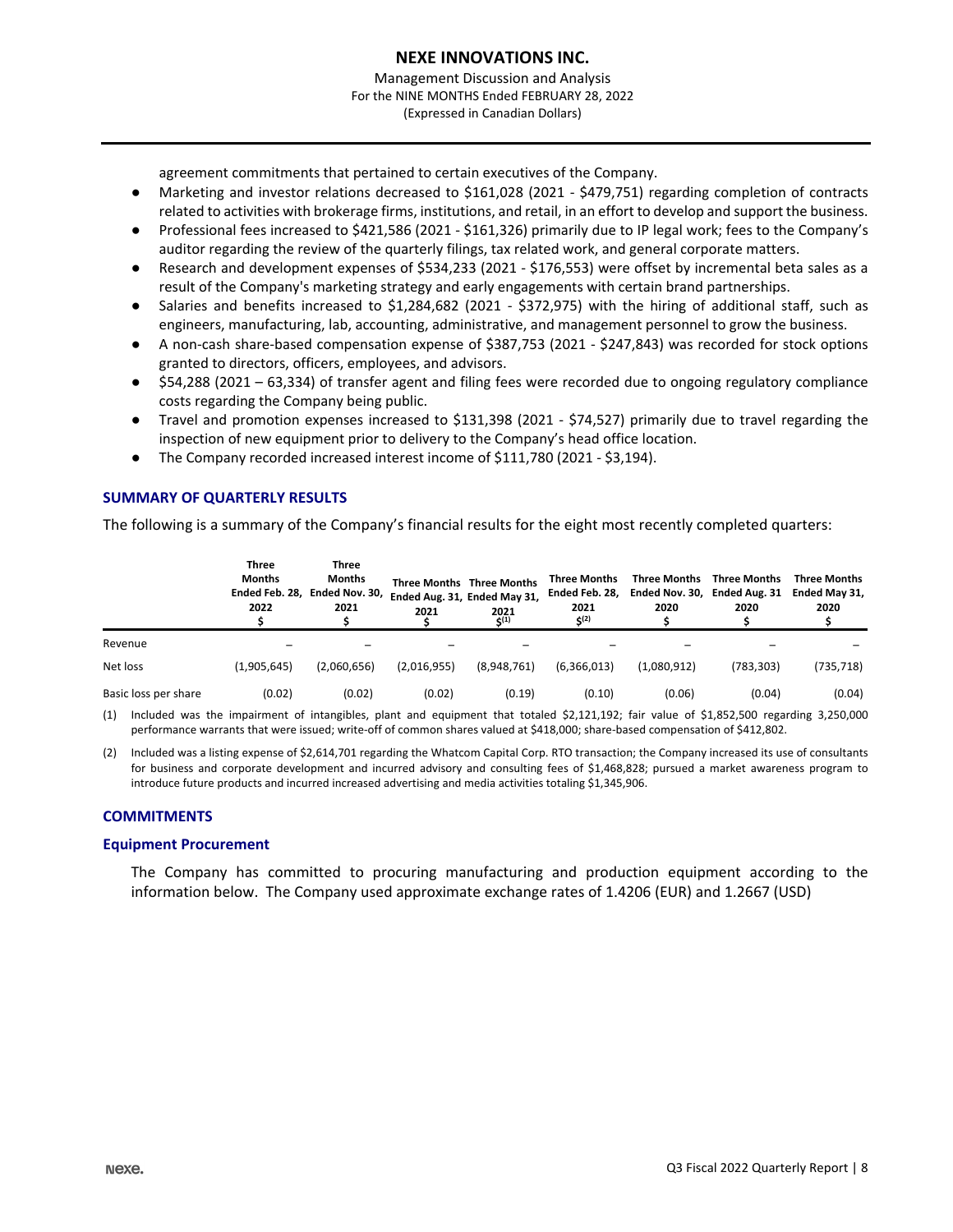#### Management Discussion and Analysis For the NINE MONTHS Ended FEBRUARY 28, 2022 (Expressed in Canadian Dollars)

|                                                        | <b>Commitments</b> |                       | Payments                |                       | Outstanding           | <b>Estimated</b>     |  |  |
|--------------------------------------------------------|--------------------|-----------------------|-------------------------|-----------------------|-----------------------|----------------------|--|--|
| Currency                                               | Stated in<br>F/X   | CAD(\$)<br>Equivalent | <b>Stated in</b><br>F/X | CAD(\$)<br>Equivalent | CAD(\$)<br>Equivalent | Payment<br>due dates |  |  |
| Commitments as at February 28, 2022                    |                    |                       |                         |                       |                       |                      |  |  |
| <b>EUR</b>                                             | 5,997,690          | 8,520,318             | 1,233,076               | 1,751,708             | 6,768,610             | $12 - 18$<br>months  |  |  |
| <b>USD</b>                                             | 3,604,713          | 4,566,090             | 1,405,913               | 1,780,870             | 2,785,220             | $10 - 14$<br>months  |  |  |
| <b>CAD</b>                                             | 3,072,396          | 3,072,396             | 1,219,301               | 1,219,301             | 1,853,095             | 8-12 months          |  |  |
| Total commitments as at February 28, 2022              |                    | 16,158,804            |                         | 4,751,879             | 11,406,925            |                      |  |  |
| Additional commitments subsequent to February 28, 2022 |                    |                       |                         |                       |                       |                      |  |  |
| <b>USD</b>                                             | 162.019            | 205.230               | 4.250                   | 5.383                 | 199.847               | 6-8 months           |  |  |
| CAD                                                    | 442,935            | 442,935               | 24,000                  | 24,000                | 418,935               | 2-8 months           |  |  |
| Total additional commitments subsequent to February    |                    | 648,164               |                         | 29,383                | 618,781               |                      |  |  |
| 28, 2022                                               |                    |                       |                         |                       |                       |                      |  |  |
| Total commitments as of February 28, 2022              |                    | 16,807,022            |                         | 4,781,262             | 12,025,760            |                      |  |  |

The bulk of the equipment (coffee capsule dosing and sealing machines) is from a European manufacturer and the Company is working towards an exclusive agreement for long‐lead equipment with expected delivery over the next 24 months.

#### **Warehouse Space Lease Agreement**

The Company entered into an agreement for leased premises commencing February 1, 2021 and ending on February 28, 2026. Lease payments for the first month were \$11,476 and each subsequent monthly lease payment is \$13,125 for the remainder of the lease term.

## **LIQUIDITY AND CAPITAL RESOURCES**

As of February 28, 2022, the Company had working capital of \$ \$37,305,232 (May 31, 2021 ‐ \$49,501,770) including short-term guaranteed investment certificates (GICs) \$29,978,934 of which \$27,023,627 matures in August 2022 and \$2,955,307 matures in October 2022.

The Company's ability to raise additional capital is subject to number of factors, uncertainties and risks including market conditions that could make it difficult or impossible for the Company to raise necessary funds to meet its capital and operating requirements. If the Company is unable to obtain financing through commercial profitability or equity investments, it may consider other financing solutions including, but not limited to credit facilities or debenture issuances.

All cash is held with Schedule A banks either in deposit accounts or guaranteed investment certificates, and the Company has no joint ventures with any parties that may potentially create derivative or hedge risk.

#### **OPERATING ACTIVITIES**

For the nine months ended February 28, 2022, the Company's operating activities used cash of \$9,150,087 compared to cash used of \$5,248,727 for operating activities for the nine months ended February 28, 2021. The increase relates primarily to the decrease in operational payables and the increase in prepaid expenses and supplies.

#### **INVESTING ACTIVITIES**

For the nine months ended February 28, 2022, cash and cash equivalents used by investing activities of \$37,181,414 compared to cash and cash equivalents used of \$919,579 for the nine months ended February 28, 2021. The increase is predominantly due to the purchase of GIC's and the purchase of the Windsor, Ontario property.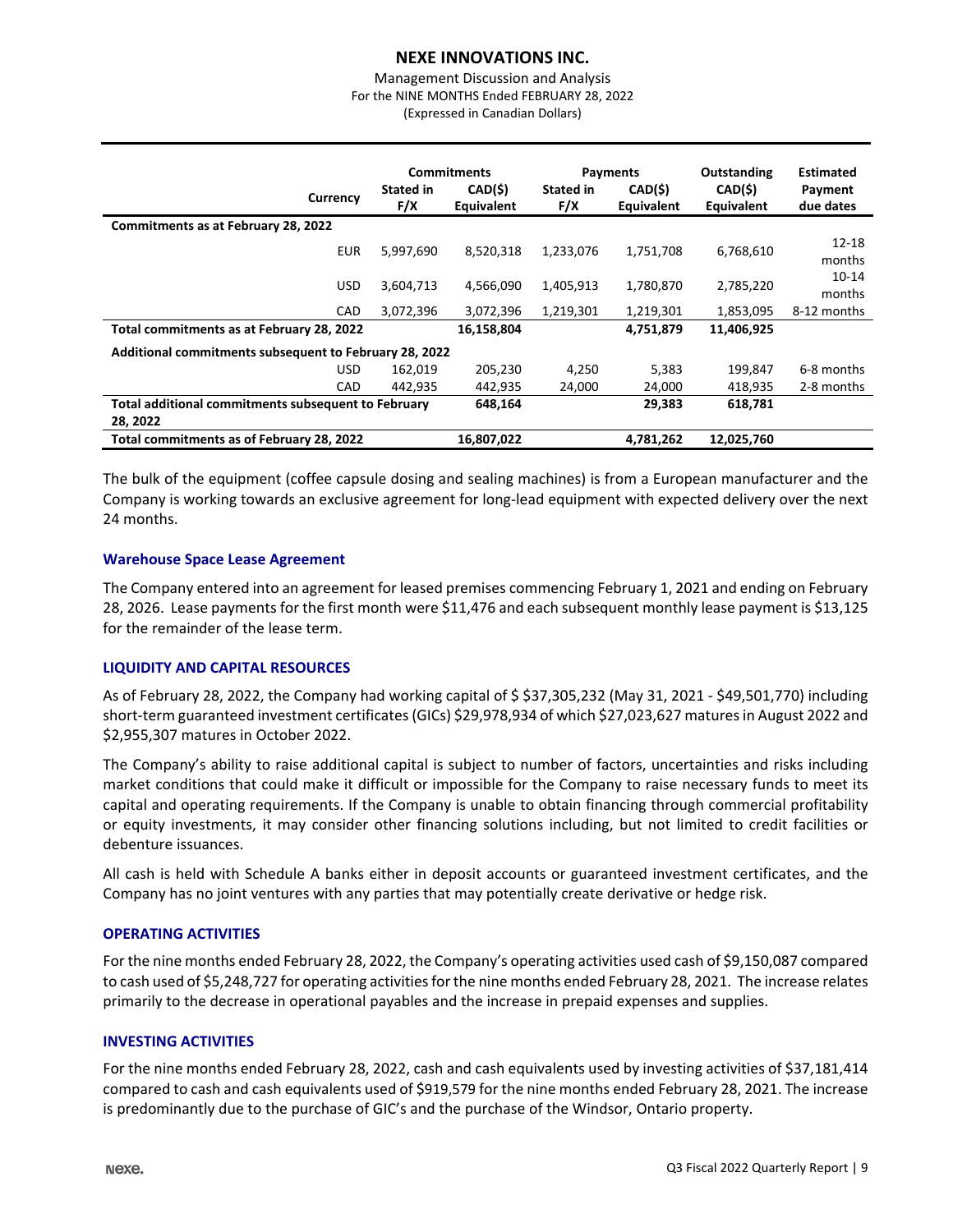## **FINANCING ACTIVITIES**

For the nine months ended February 28, 2022, cash and cash equivalents used in financing activities of \$1,040,609, compared to cash and cash equivalents provided of \$22,654,703 for the nine months ended February 28, 2021. The cash used for the nine months ended February 2022 relates primarily to the repayment of the bank operating line and the government loan payments; whereas the cash provided for the nine months ended February 2021 relates primarily to the issues of share capital and proceeds from exercise of warrants.

As at February 28, 2022, the Company had 96,840,374 issued and outstanding (May 31, 2021 ‐ 96,628,674) common shares.

During the nine months ended February 28, 2022, the Company issued 152,400 common shares from the exercise of warrants for proceeds of \$116,710 and 34,300 common shares from the exercise of options for proceeds of \$22,295. In addition, the Company issued 25,000 common shares at a deemed market price of \$1.02 to a former employee of the Company, who met a performance related milestone in accordance with an employment agreement as a Shares for Services transaction, as defined in the policies of the TSX Venture Exchange.

#### **GOVERNMENT LOAN**

The Company received \$2,500,000 of loans from Western Economic Diversification Canada and is required to make monthly repayments of \$41,667, that were to commence August 1, 2020, however, an extension for repayment was granted to January 1, 2021, and maturity was extended to December 1, 2025. The loan was considered as an interest free loan and the difference between the fair value of the loan and the principal was credited against plant and equipment.

#### **GOVERNMENT GRANTS**

On April 21, 2020, the Company signed an agreement with the Department of Natural Resources, Innovative Solutions Canada to commence a project to develop a fully compostable coffee pod that meets the required dimensions required for Nespresso® coffee makers using plant‐based polymers and, or wood fibre composites, in return for the Company to receive a \$1,000,000 grant. Payments were made to the Company in four equal amounts of \$250,000 in each of June, September, October 2020, and January 2021.

The Company isrequired to submit a detailed report to the Department of Natural Resources, Innovative Solutions Canada by May 31, 2022, outlining its activities and how they have contributed to the achievement of the objectives, benefits, and key performance measures of the project. Since the project continues to be a work-in-progress, the Company has recorded a deferred liability of \$1,000,000 in the statements of financial position.

## **OUTLOOK**

The Company's primary focus has been to commercialize its compostable pod technology and build out the infrastructure to set up a strong foundation forthe next phase of operations. The Company is also working with various global equipment manufacturers that will help the Company reach scale and develop proprietary elements that strengthen the Company's intellectual property portfolio. Furthermore, as the organization continues to face the logistical bottlenecks brought on by COVID‐19, the Company is assessing more localized solutions as part of the manufacturing process. The localized solutions will further expedite capacity build-out and build improved vertical integration as part of the process. Increased vertical integration will allow the Company to be less reliant on third parties for manufacturing and will be able to handle the various components of the manufacturing process in‐house.

The Company has completed commercializing its key product lines; the **XOMA Superfoods** and its **NEXE Coffee** offerings for both the Nespresso® and Keurig® brewing systems. The Company will continue to add new SKUs to each product line as capacity expands. Currently, the Company is in the process of building out an experienced team with expertise in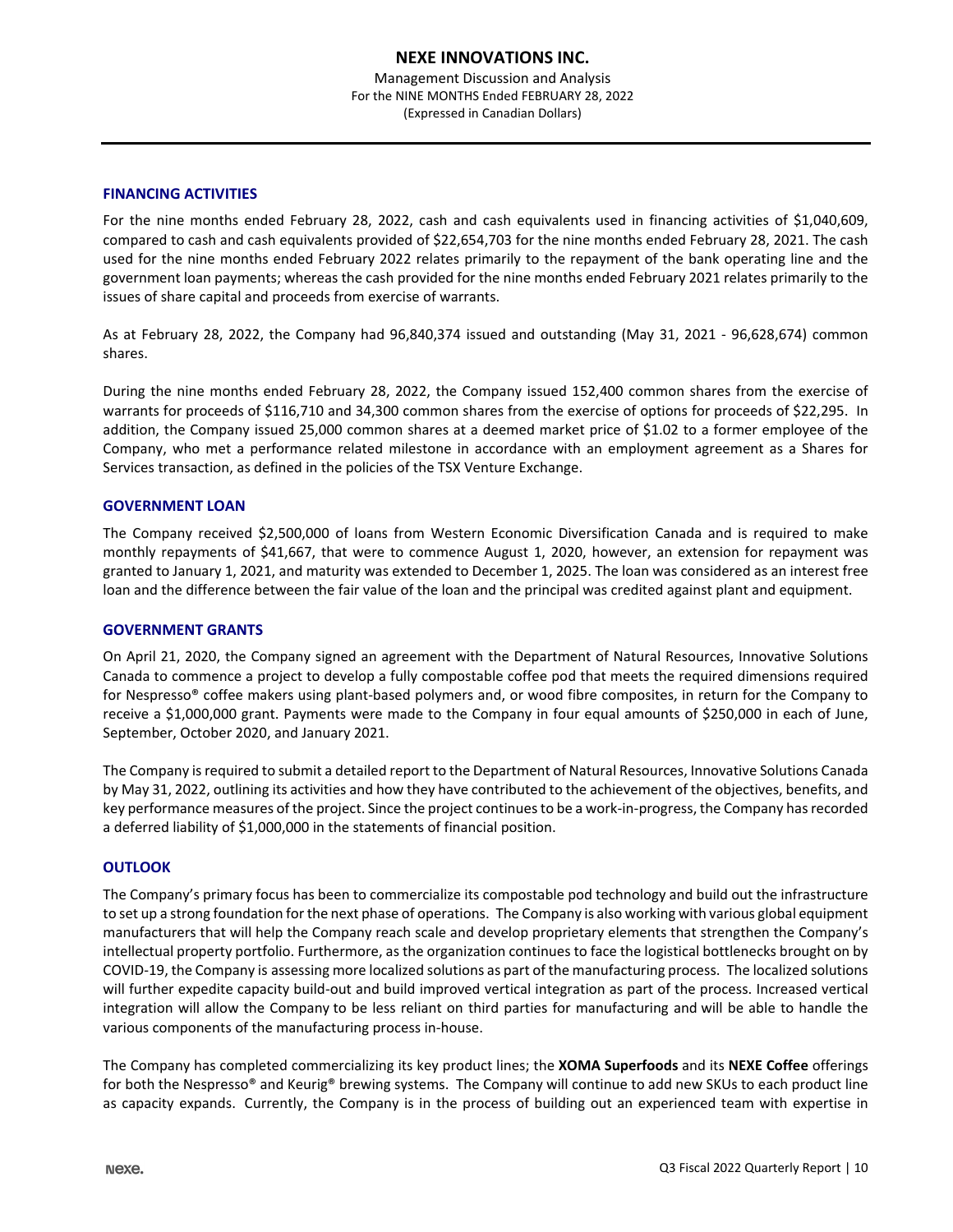Management Discussion and Analysis For the NINE MONTHS Ended FEBRUARY 28, 2022 (Expressed in Canadian Dollars)

operations, manufacturing, sales and marketing, and product development. In light of the recent and ongoing COVID‐19 pandemic, the Company decided to launch its own product lines as part of a direct‐to‐consumer offering. The Company intends to generate sales in fiscal 2022 through its own proprietary direct to consumer sites as well as through third party established sites, such as Amazon.com and Amazon.ca. Although the Company hastaken the initiative to sell primarily and directly online, it is in ongoing discussions with various well‐established retailers, and coffee co‐packers and roasters to get into "brick and mortar" retailer shelves as key equipment for capacity arrives through the fiscal year. The XOMA Superfoods and NEXE coffee offerings for Nespresso and Keurig brewing systems have played an important role in demonstrating the advantages of the Company's compostable innovations. The Company will build on this to expand into other sustainable form factors longer term.

The Company's marketing and distribution strategy entails channel specific campaigns to boost trial and brand loyalty, launch consumer marketing promotion with well‐established online platforms, and develop a strong social media presence. The Company intends to utilize digital advertising, including online videos and ads to educate its audience on compostability, NEXE Coffee and XOMA product offerings, compostability, and how the proprietary technology sets us apart in the single serve marketplace. As the Company begins to focus on in-store sales, it will concentrate on growing its trade and consumer show presence, geo-targeted brand awareness strategy, and point of sale positioning to better display and sell its pods within the retailers.

The Company expects to report sales revenues for its final fiscal quarter in its annual financial statements for the fiscal year ended May 31, 2022. The Company has engaged external consultants to assist with upgrading and implementing internal controls and sales revenue tracking procedures to permit NEXE to accurately report its sales revenue on an annual and quarterly basis.

## **FINANCIAL INSTRUMENTS AND FINANCIAL RISK MANAGEMENT**

The Company's financial instruments include cash and cash equivalents, receivables, deposits, trade payables, accrued liabilities and a loan payable. The carrying values of these financial instruments approximate their fair values with the exception of loan payable due to their relatively short periods to maturity.

The Company's risk management policies are established to identify and analyze the risks faced by the Company, to set appropriate risk limits and controls, and to monitor risks and adherence to market conditions and the Company's activities. The Company has exposure to credit risk, liquidity risk and market risk as a result of its use of financial instruments.

This note presents information about the Company's exposure to each of the above risks and the Company's objectives, policies, and processes for measuring and managing these risks. Further quantitative disclosures are included throughout these Financial Statements. The Board of Directors has overall responsibility for the establishment and oversight of the Company's risk management framework. The Board has implemented and monitors compliance with risk management policies.

#### (a) Credit risk:

Credit risk is the risk of financial loss to the Company if a counterparty to a financial instrument fails to meet its contractual obligations. The Company's cash and cash equivalents, term deposits, and other receivables, are subject to credit risk for a maximum of the amount shown on the condensed interim consolidated statements of financial position. The Company limits its exposure to credit risk on cash and cash equivalents by depositing only with reputable financial institutions and limits its exposure to credit risk on other receivables by only working with large and wellfunded organizations. Management believes that the Company is subject to minimal credit risk.

#### (b) Liquidity risk:

Liquidity risk is the risk that the Company will not be able to meet its financial obligations as they fall due. The purpose of liquidity risk management is to maintain a sufficient amount of cash and cash equivalents to meet its liquidity requirements at any point in time. The Company uses cash to settle its financial obligations as they fall due.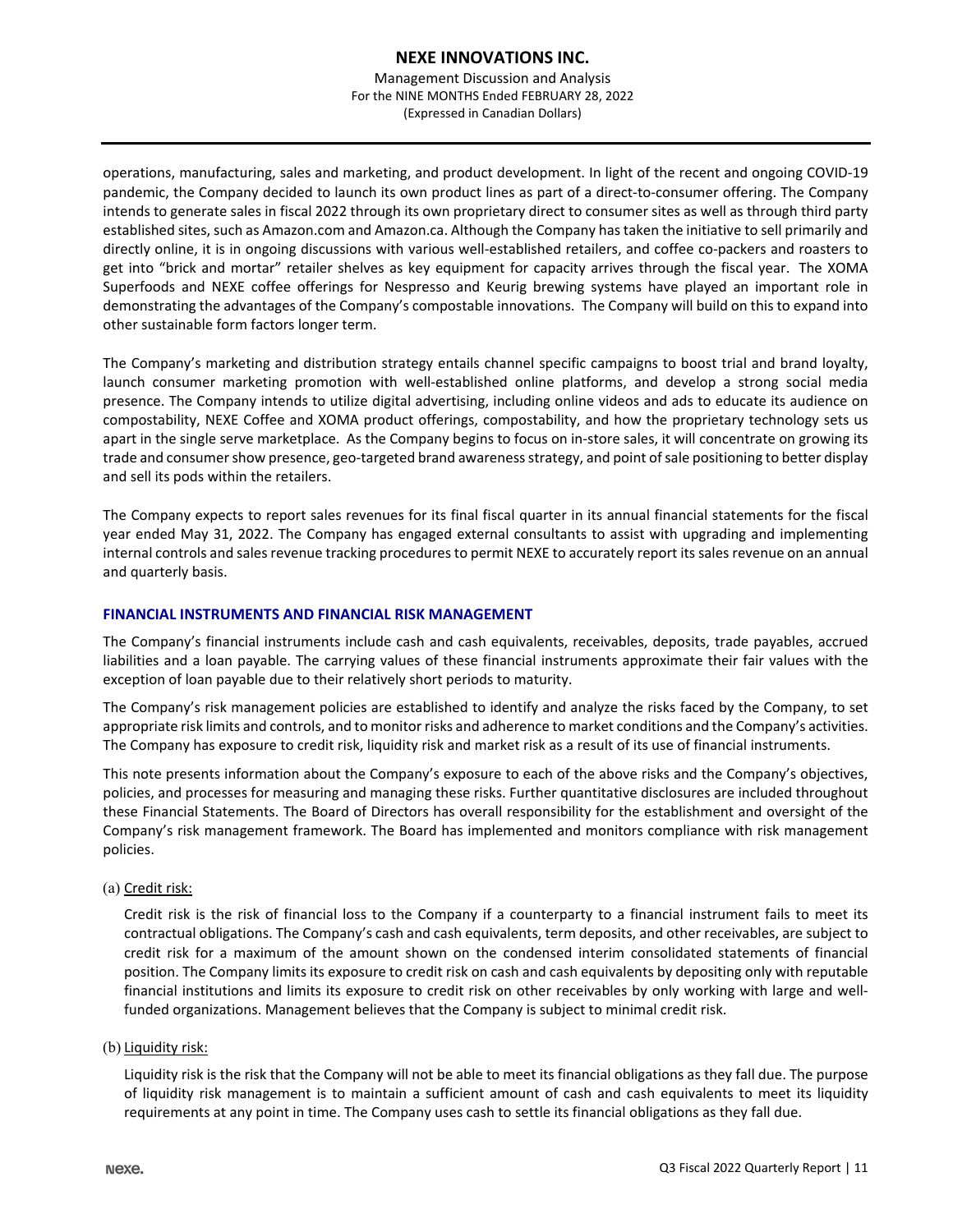Management Discussion and Analysis For the NINE MONTHS Ended FEBRUARY 28, 2022 (Expressed in Canadian Dollars)

The Company prepares annual expenditure budgets, which are regularly monitored and updated as considered necessary. To facilitate its expenditure program, the Company raises funds through financings and anticipates it will have adequate liquidity to fund its financial liabilities.

As at February 28, 2022, the Company's financial liabilities were comprised of trade and other payables, due to related parties, Government loan payable, and long‐term lease liabilities, which have a maturity of less than one year and a loan payable, which is payable over five years that commenced on January 1, 2021.

#### (c) Interest rate risk:

Interest rate risk is the risk that the fair value or the future cash flows of a financial instrument will fluctuate because of changes in market interest rates. The Company is only subject to interest rate risk on its cash and term deposits in the bank and there is unlikely to be a material impact on net income (loss) as the bank deposits are short term.

#### (d) Foreign Exchange Rate Risk:

Foreign exchange risk is the risk that the Company's financial instruments will fluctuate in value as a result of movements in foreign exchange rates. The Company is not exposed to any significant foreign exchange rate risk.

#### **OFF BALANCE SHEET ARRANGEMENTS**

As of the date of this MD&A, the Company had no off-balance sheet arrangements.

#### **TRANSACTIONS WITH RELATED PARTIES**

The Company had the following related party transactions not otherwise disclosed in these condensed interim consolidated financial statements:

As at February 28, 2022, the Company had \$26,748 (May 31, 2021 ‐ \$18,586) due to key management personnel regarding employment and consulting agreement commitments which were included in due to related parties.

#### *Key management compensation*

Key management personnel included those persons having authority and responsibility for planning, directing, and controlling the activities of the Company as a whole. The Company has determined that key management personnel consisted of members of the Company's Board of Directors and corporate officers.

For the three months ended February 28, 2022, key management compensation included salaries and benefits, and management fees, paid to key management personnel of \$128,176 (2021 - \$207,488) and share-based compensation of \$91,862 (2021 ‐ \$nil).

For the nine months ended February 28, 2022, key management compensation included salaries and benefits, and management fees, paid to key management personnel of \$614,240 (2021 ‐ \$1,029,525) and share‐based compensation of \$387,783 (2021 ‐ \$34,434).

#### **FUTURE ACCOUNTING STANDARDS**

A number of new standards, and amendments to standards and interpretations are not yet effective and have not been early adopted in preparing these Financial Statements. These new standards, and amendments to standards and interpretations are either not applicable or are not expected to have a significant impact on the Company's financial statements.

*Critical Accounting Estimates*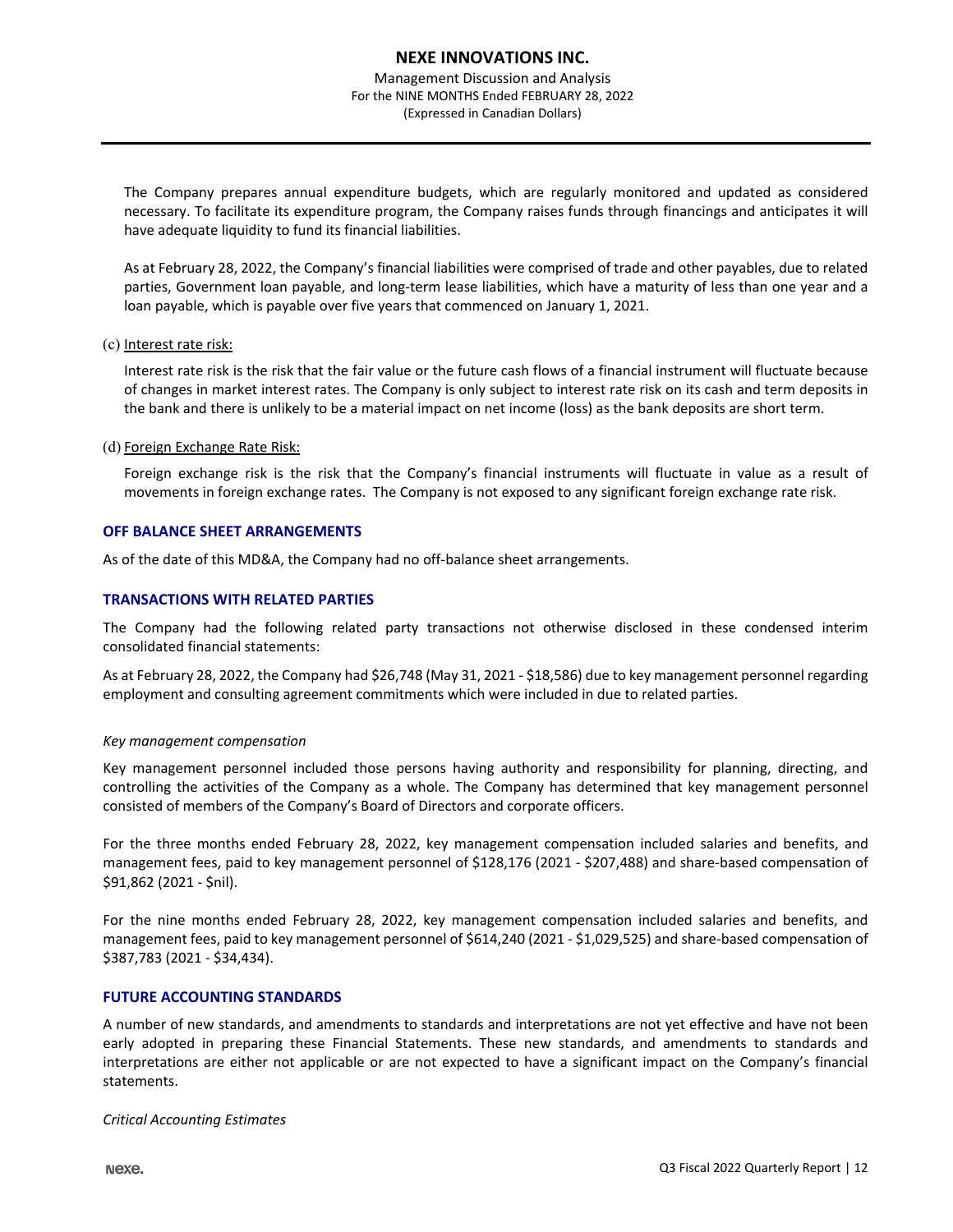Management Discussion and Analysis For the NINE MONTHS Ended FEBRUARY 28, 2022 (Expressed in Canadian Dollars)

Significant areas requiring the use of management estimates include the collectability of amounts receivable, balances of accrued liabilities, the fair value of financial instruments, the rates for depreciation of property and equipment, determination of estimates of deferred tax assets and liabilities, and the determination of variables used in the calculations of share‐based payments. While management believes that these estimates are reasonable, actual results could differ from those estimates and could impact future results of operations and cash flows.

## **OTHER MD&A REQUIREMENTS**

#### *Disclosure Controls and Procedures*

Management is responsible for the preparation and integrity of the Financial Statements and maintains appropriate information systems, procedures, and controls to ensure that information used internally and disclosed externally is complete and reliable. Management is also responsible for the design of the Company's internal controls over financial reporting in order to provide reasonable assurance regarding the reliability of financial reporting and the preparation of Financial Statements for external purposes in accordance with IFRS.

Readers are cautioned that the Company is not required to certify the design and evaluation of its disclosure controls and procedures and internal controls over financial reporting and has not completed such an evaluation. The inherent limitations on the ability of the Company's certifying officers to design and implement on a cost-effective basis disclosure controls and procedures and internal controls over financial reporting for the Company may result in additional risks to the quality, reliability, transparency and timeliness of interim and annual filings and other reports provided under securities legislation.

In connection with National Instrument 52‐109 (Certificate of Disclosure in Issuer's Annual and Interim Filings) ("NI 52‐ 109"), the Chief Executive Officer and Chief Financial Officer of the Company have filed a Venture Issuer Basic Certificate with respect to the financial information contained in the Financial Statements for the three months ended February 28, 2022, and this accompanying MD&A (together, the "Filings").

In contrast to the full certificate under NI 52-109, the Venture Issuer Basic Certificate does not include representations relating to the establishment and maintenance of disclosure controls and procedures and internal control over financial reporting, as defined in NI 52‐109. For further information, the reader should refer to the Venture Issuer Basic Certificates filed by the Company with its Filings on SEDAR at www.sedar.com.

## **RISKS AND UNCERTAINTIES**

The following are certain factors relating to the business of the Company. If any such risks actually occur, the financial condition, liquidity, and results of operations of the Company could be materially adversely affected and the ability of the Company to implement its growth plans could be adversely affected. The Company will face a number of challenges in the development of its business.

Prospects for companies in the technology industry generally may be regarded as uncertain given the nature of the industry and, accordingly, investments in technology companies should be regarded as highly speculative. Technology research and development involves a significant degree of risk. An investor should carefully consider the risks and uncertainties described below. The risks and uncertainties described below are not an exhaustive list. Additional risks and uncertainties not presently known to NEXE or that NEXE believes to be immaterial may also adversely affect NEXE's business. If any one or more of the following risks occur, the Company's business, financial condition and results of operations could be seriously harmed. Further, if the Company fails to meet the expectations of the public market in any given period, the market price of the Company's shares could decline.

If any such risks actually occur, shareholders could lose all or part of their investment and the financial condition, liquidity, and results of operations of the Company could be materially adversely affected and the ability of the Company to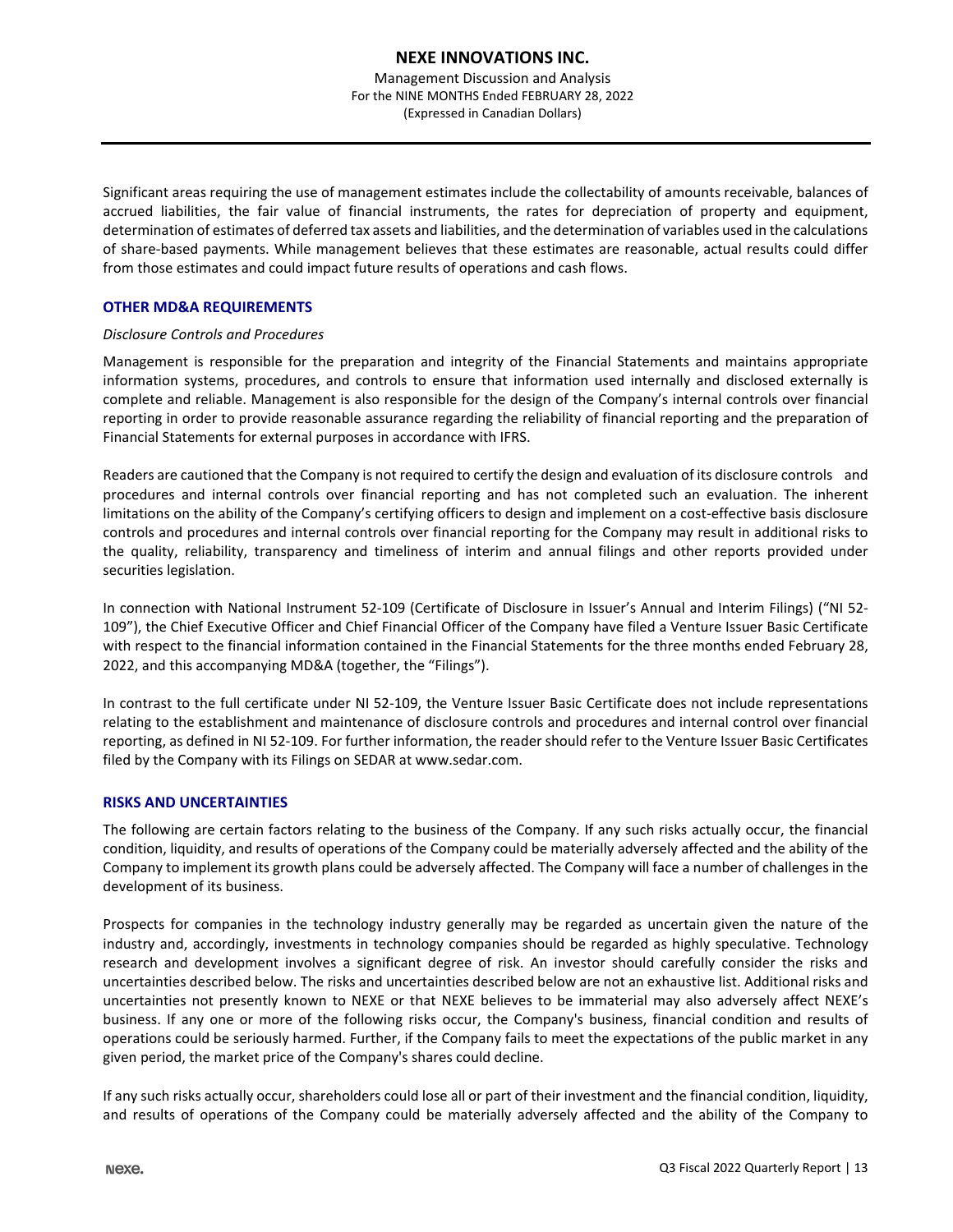implement its growth plans could be adversely affected. Potential investorsshould consult with their professional advisors to assess an investment in the Company.

The risks and uncertainties described in this section are not inclusive of all the risks and uncertainties to which the Company may be subject.

#### **Risks Related to Regulation by Governmental Authorities**

The activities of the Company may be subject to regulation by governmental authorities wherever its business is conducted. Achievement of the Company's business objectives are contingent, in part, upon compliance with regulatory requirements enacted by these governmental authorities and obtaining all regulatory approvals. The Company cannot predict the time required to secure all appropriate regulatory approvals for its products, or the extent of testing and documentation that may be required by governmental authorities. Any delays in obtaining, or failure to obtain regulatory approvals could have a material adverse effect on the business, results of operations and financial condition of the Company.

The business of the Company is subject to rapid regulatory changes. Failure to keep up with such changes may adversely affect the business of the Company. Failure to follow regulatory requirements will have a detrimental impact on the business. Timing and nature of changes in legislation cannot be predicted and could irreparably harm the business.

#### **Risks Related to Protection of Intellectual Property Rights**

The future success of the Company's business is dependent upon the intellectual property rights surrounding the technology, which include patents, trade secrets and trademarks.

Although Intellectual Property protection may be unenforceable or limited in certain countries, NEXE Innovations has focused exclusively on Patent applications and registrations in markets such as the United States and Europe which have robust Patent laws and associated protections. If a third party accuses the Company of infringing its intellectual property rights or if a third party commences litigation against the Company for the infringement of patent or other intellectual property rights, the Company may incur significant costs in defending such action, whether or not it ultimately prevails. The Company also relies on its trade secrets, which include information relating to the manufacture, development, and administration of its technology. The protective measures that the Company employs may not provide adequate protection for its trade secrets. This could erode the Company's competitive advantage and materially harm its business.

#### **Risks Related to Competition**

To remain competitive, the Company will require a continued elevated level of investment in research and development, marketing, sales, and client support. The Company may not have sufficient resources to maintain research and development, marketing, sales, and client support efforts on a competitive basis which could materially and adversely affect the business, financial condition, and results of operations of the Company.

The beverage industry is intensely competitive with respect to product, quality, convenience, and price. NEXE faces significant competition in each of its channels and marketplaces. NEXE competes with major international beverage and appliance companies that operate in multiple geographic areas, as well as numerous companies that are primarily local in operation. The Company's ability to gain a share of sales in the global marketplace or in various local marketplaces or maintain or enhance its relationships with its partners and customers may be limited as a result of actions by competitors, including as a result of increased consolidation in the food and beverage industry and an increase in the number of competitive pod contract manufacturers.

Many of the Company's competitors and potential competitors are larger and have greater name recognition, longer operating histories, larger marketing budgets and significantly greater resources than the Company does. With the introduction of new technologies and market entrants, the Company expects competition to continue to intensify in the future. If the Company fails to compete effectively, its business will be harmed. For these reasons, the Company may not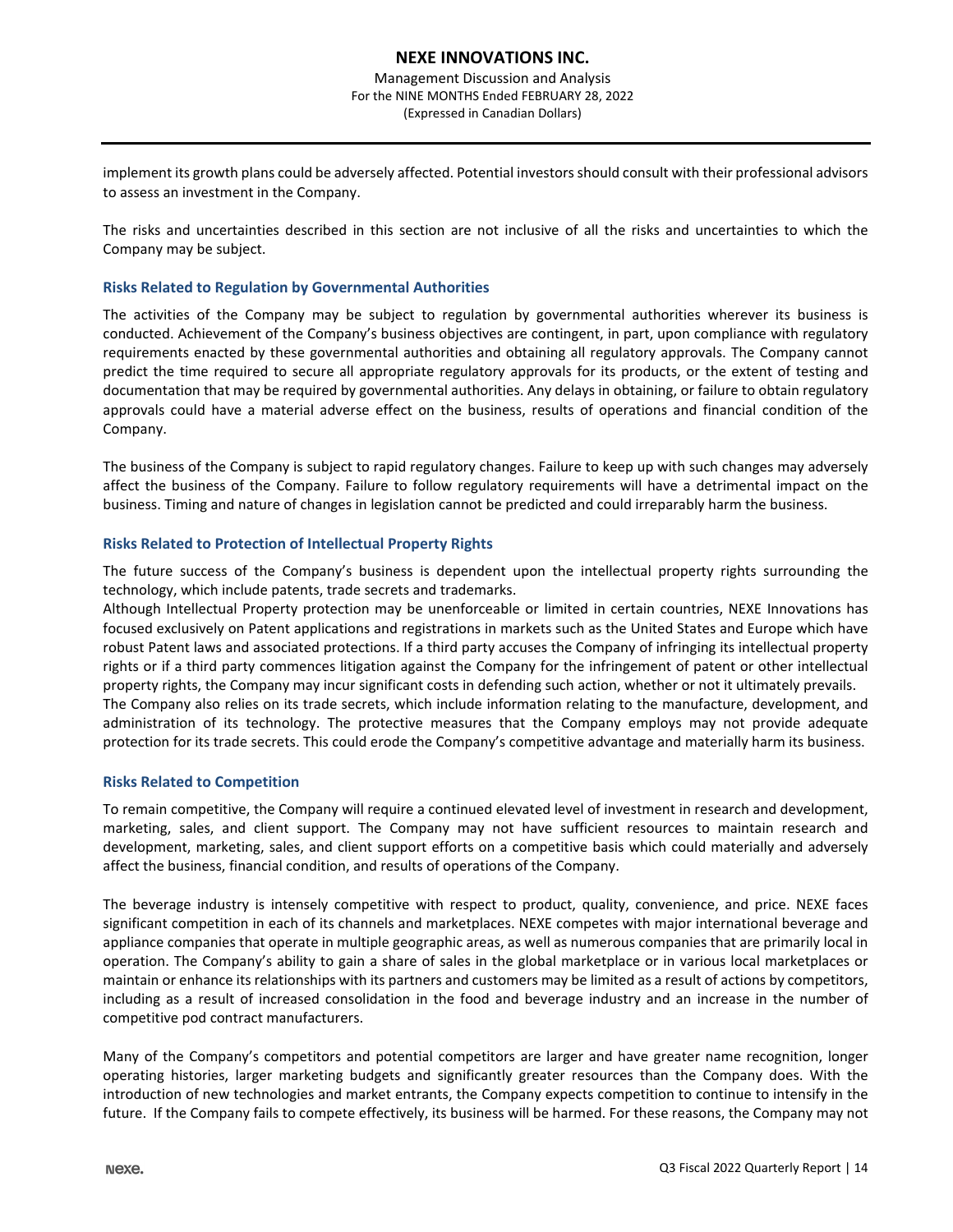be able to compete successfully against its current and future competitors.

Some of the Company's current and potential competitors have significantly greater resources and better competitive positions in certain markets than the Company does. These factors may allow the Company's competitors to respond more effectively than the Issuer to new or emerging technologies and changes in market requirements. The Company's competitors may develop products, features, or services that are similar to the Company or that achieve greater market acceptance, may undertake more far‐reaching and successful product development efforts or marketing campaigns, or may adopt more aggressive pricing policies. Certain competitors could use strong or dominant positions in one or more markets to gain a competitive advantage against the Company. As a result, the Company's competitors may acquire and engage users at the expense of the growth or engagement of its user base, which may negatively affect the Company's business and financial results.

The Company believes that its ability to compete effectively depends upon many factors both within and beyond the Company's control, including:

- the usefulness, ease of use, performance, and reliability of the Company's products and services compared to its competitors;
- customer service and support efforts;
- marketing and selling efforts;
- the Company's financial condition and results of operations;
- changes mandated by legislation, regulatory authorities, or litigation, some of which may have a disproportionate effect on the Company;
- acquisitions or consolidation within the Company's industry, which may result in more formidable competitors;
- the Company's ability to attract, retain, and motivate talented employees and consultants;
- the Company's ability to cost-effectively manage and grow its operations; and
- the Company's reputation and brand strength relative to that of its competitors.

## **Risks Related to Management of Growth**

The Company may in the future, experience rapid growth and development in a relatively brief period of time by aggressively marketing its products and services. The Company may be subject to growth related risks including capacity constraints and pressure on its internal systems and controls. The ability of the Company to manage growth effectively will require it to continue to implement and improve its operational and financial systems and to expand, train and manage its employee base. The inability of the Company to deal with this growth may have a material adverse effect on the Company's business, financial condition, results of operations and prospects.

## **Risks Related to Conflicts of Interest**

The Company's directors and officers may serve as directors or officers, or may be associated with, other reporting companies, or have significant shareholdings in other public companies. To the extent that such other companies may participate in business or asset acquisitions, dispositions, or ventures in which the Company may participate, the directors and officers of the Company may have a conflict of interest in negotiating and concluding terms respecting a transaction. If a conflict of interest arises, the Company will follow the provisions of the Business Corporations Act (BC) ("Corporations Act") dealing with any conflict of interest. These provisions state that where a director has such a conflict, that director must, at a meeting of the Company's directors, disclose his or her interest and refrain from voting on the matter, unless otherwise permitted by the Corporations Act. In accordance with the laws of the Province of British Columbia, the directors and officers of the Company are required to act honestly, in good faith and in the best interests of the Company.

## **Going Concern Risks**

The Financial Statements have been prepared on a going concern basis under which an entity is considered to be able to realize its assets and satisfy its liabilities in the ordinary course of business. The Company's future operations are dependent upon the identification and successful completion of equity or debt financing and the achievement of profitable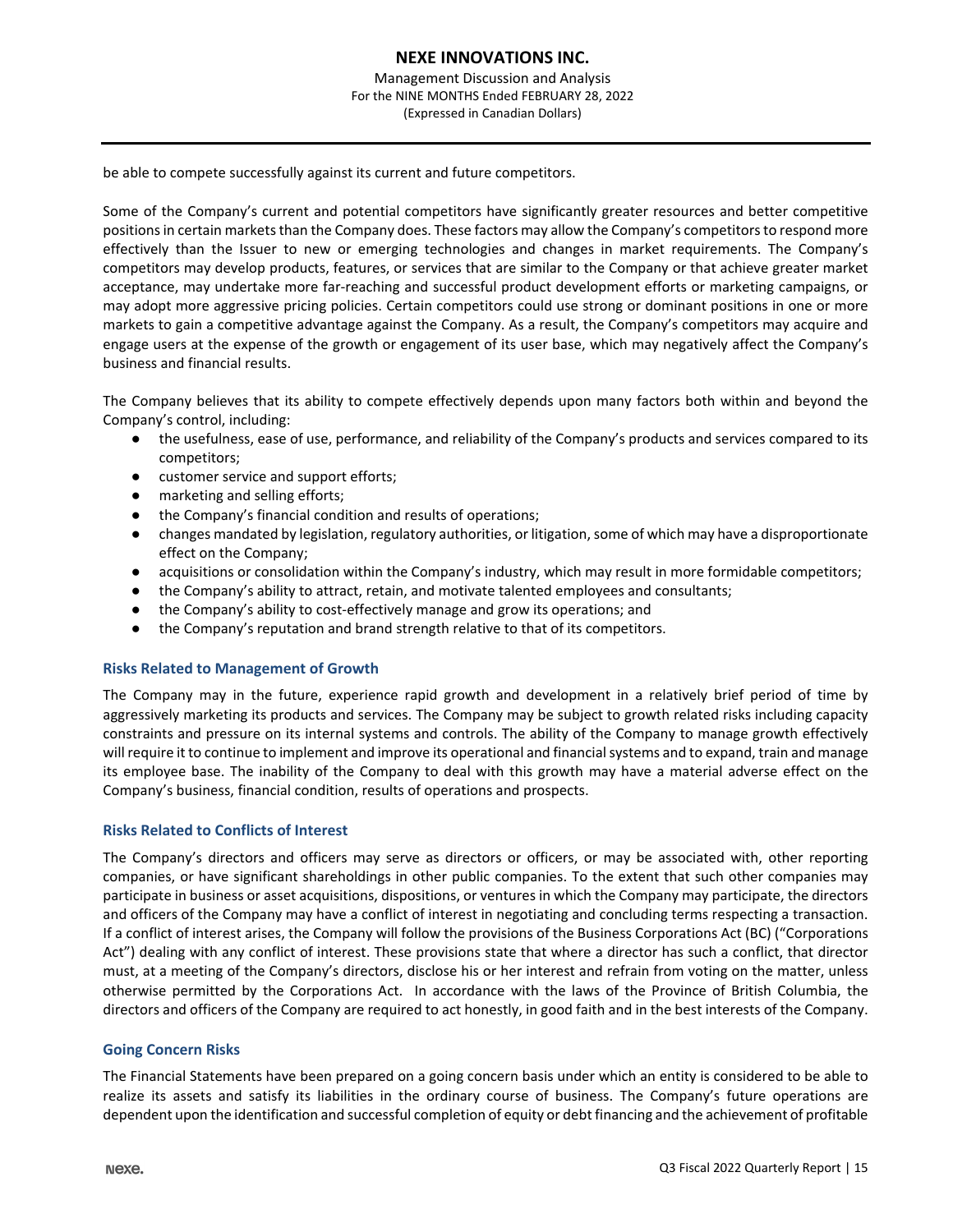operations at an indeterminate time in the future. There can be no assurances that the Company will be successful in completing an equity or debt financing or, in achieving profitability.

The Financial Statements do not give effect to any adjustments relating to the carrying values and classification of assets and liabilities that would be necessary should the Company be unable to continue as a going concern.

## **Limited Operating History**

NEXE was incorporated on April 27, 2015 and has limited operating history. The Company will be subject to all of the business risks and uncertainties associated with any new business enterprise, including the risk that it will not achieve its growth objectives. To the extent that such expenses do not result in revenue gains that are adequate to sustain and expand its business, the Company's long‐term viability may be materially and adversely affected.

#### **Negative Cash Flow from Operating Activities**

NEXE has had negative cash flow from operating activities since inception. Significant capital investment will be required to achieve NEXE's existing plans. There is no assurance that the Company's business will generate earnings, operate profitably, or provide a return on investment in the near future. Accordingly, the Company may be required to obtain additional financing in order to meet its future cash commitments.

Further, NEXE has a history of operating losses and may not sustain profitability. The Company cannot guarantee investors that it will become profitable, and even if the Company achieves profitability, given the competitive and evolving nature of industry in it operates, the Company may not be able to sustain or increase profitability and its failure to do so could adversely affect its business, including its ability to raise any additional funds.

#### **Commercialization of NEXE PODs**

Although NEXE is able to manufacture and produce a NEXE Pod for the soluble market, NEXE has not commercialized the NEXE Pods for the coffee markets. In order to commercialize the NEXE Pods for these markets, NEXE will be required to acquire certain customized automation equipment that permits the commercial production (i.e., sufficient number) of these NEXE Pods. Further, certain customers will require NEXE to obtain SQFL Certification prior to delivering any purchase ordersto NEXE. If NEXE is unable to acquire this automation equipment or SQFL Certification, it may not be able to properly commercialize the NEXE Pods for the coffee markets.

#### Future Performance is Highly Dependent upon the Sales of Keurig® and Nespresso® Beverage Systems

Continued acceptance and adoption of Keurig® and Nespresso**®** beverage systems are significant factors in the Company's growth plans. Any substantial or sustained decline in the sale of Keurig® and Nespresso**®** hot system brewers, failure of consumers to adopt those beverage systems, would materially adversely affect the Company's business.

## The Research and Development of the Single-Serve Beverage Pods has Required and will Continue to Require a **Significant Investment and Commitment of Resources, is Subject to Numerous Risks and Uncertainties, and Ultimately may not Prove Successful**

NEXE has invested and expects to continue to invest in the research and development of its NEXE Pod technology. Such endeavour involves significant risks and uncertainties, including, insufficient revenues to offset liabilities and expenses associated with developing and launching the single‐serve beverage pods, not accurately predicting consumer tastes and the market opportunity for a beverage platform, inability to respond in a timely manner to consumer desires and demands, and unidentified issues not discovered in NEXE due diligence and planning.

The Company cannot be certain that the Keurig® and Nespresso**®** hot system brewers will be widely accepted by consumers or that they will be willing to pay a higher price for these products. In addition, the Company may not be able to sufficiently scale or find other ways to reduce the costs of manufacturing the pods. Because the introduction of and investment in a new pod is inherently risky, no assurance can be given that the NEXE Pods will ultimately be successful or that it will not materially adversely affect the Company's reputation, financial condition, and operating results.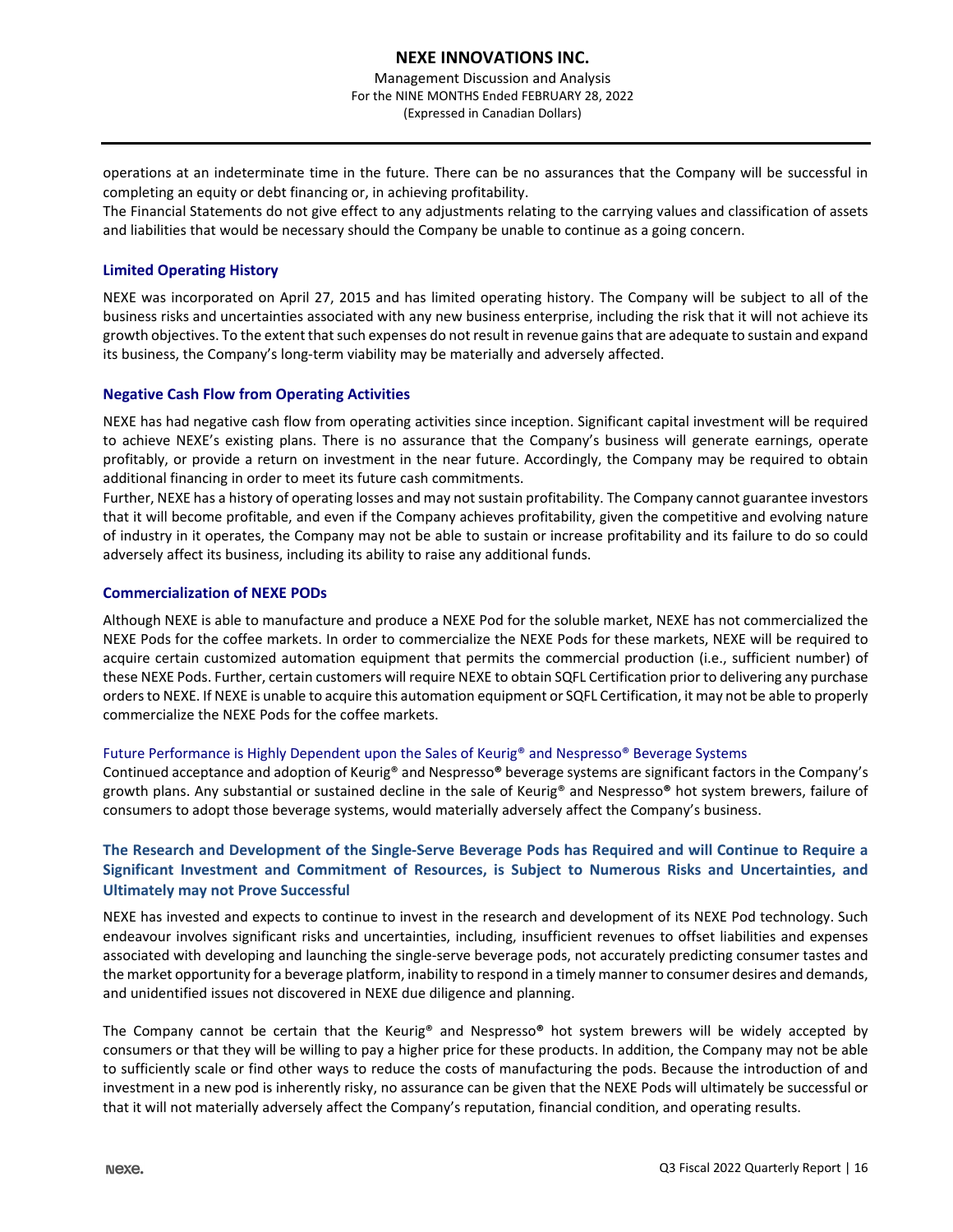## **Continued Innovation and the Successful Development and Timely Launch of New Platforms, Products and Product Extensions are Critical to the Company's Financial Results and Achievement of its Growth Strategy**

The Company may not be successful in developing innovative new products or the new products may not be commercially successful. Additionally, new product introductions are often time sensitive, and thus failure to deliver innovations on schedule could be detrimental to the Company's ability to successfully launch such new products and retain partners, in addition to potentially harming the Company's reputation and customer loyalty.

The Company's financial results and its ability to maintain or improve its competitive position will depend on its ability to effectively gauge the direction of its key marketplaces and successfully identify, develop, manufacture, market and sell new or improved products in these changing marketplaces. As the Company and its industry evolve, the Company expects to face new challenges with respect to the introduction of innovative products and the changing competitive landscape within the single-serve category and the beverage industry. These challenges can occur at various stages, including design, supply chain and sales cycle.

## **Future Financial Results are Difficult to Predict, and Failure to Meet Market Expectations for the Company's Financial Performance or its Publicly Announced Guidance May Cause the Price of its Securities to Decline.**

The Company's public forecasts regarding the expected performance of the business and future operating results are forward-looking statements subject to risks and uncertainties, including the risks and uncertainties described in other public statements, and necessarily reflect current assumptions and judgments that may prove incorrect. As a result, there can be no assurance that the Company's performance will be consistent with any public forecasts or that any variation from such forecasts will not be material and adverse.

## **Changes in the Beverage Environment and Retail Landscape could Impact the Company's Financial Results**

The beverage environment is rapidly evolving as a result of, among other things, changes in consumer preferences; shifting consumer tastes and needs; changes in consumer lifestyles; and competitive product and pricing pressures. In addition, the beverage retail landscape is dynamic and constantly evolving, not only in emerging and developing marketplaces, where modern trade is growing at a faster pace than traditional trade outlets, but also in developed marketplaces, where discounters and value stores, as well as the volume of transactions through e‐commerce, are growing at a rapid pace. If the Company is unable to successfully adapt to the rapidly changing environment, its overall financial results could be negatively affected.

## **Failure to Maintain Strategic Relationships with Well‐Recognized Brands/Brand Owners and Private Label Brands Could Adversely Impact the Company's Future Growth and Business**

Any of the Company's strategic partners may make their own business decisions which may not align with the Company's interests. If the Company is unable to provide an appropriate mix of incentives to its strategic partners through a combination of pricing and marketing and advertising support, or if its strategic partners are not satisfied with its brand innovation and technological or other development efforts, they may take actions, including entering into agreements with competing pod contract manufacturers or vertically integrating to manufacture their own pods. Increasing competition among pod manufacturers and the move to vertical integration may result in price compression, which could have an adverse effect on the Company's gross margins. The loss of strategic partners could also adversely impact the Company's future profitability and growth, its ability to attract additional branded or private label parties to do business with the Company or its ability to attract new customers.

In order to grow its business, the Company anticipates that it will continue to depend on its relationships with third parties, such as alliance partners, distributors, equipment supplies, and manufacturers. Identifying partners, and negotiating and documenting relationships with them, requires significant time and resources. The Company's competitors may be effective in providing incentives to third parties to favour their products or services, or to prevent or reduce the Company's products and services. In addition, acquisitions of the Company's partners by its competitors could result in a decrease in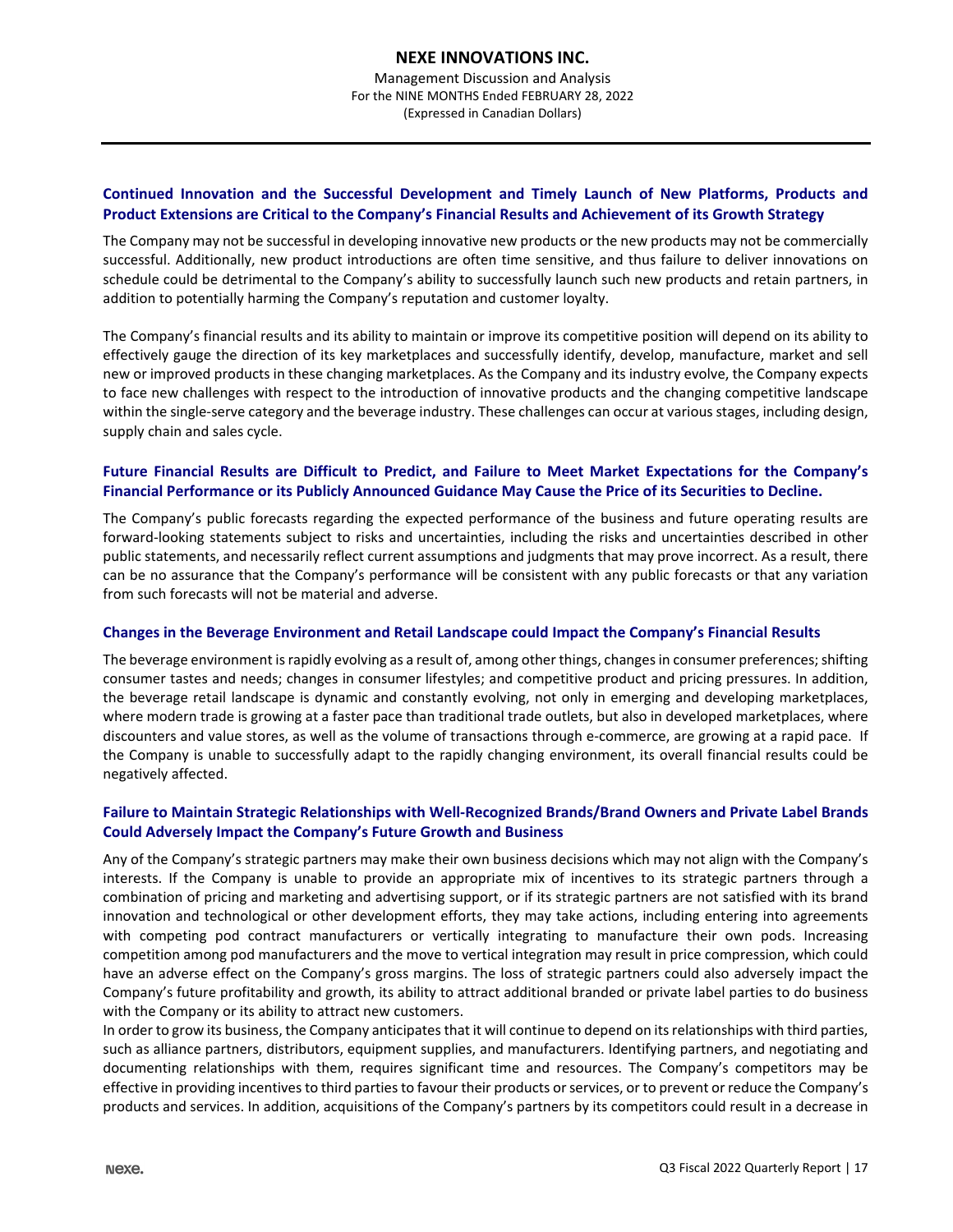the number of current and potential customers, as its partners may no longer facilitate the adoption of the Company's products and services by potential customers.

If the Company is unsuccessful in establishing or maintaining its relationships with third parties, its ability to compete in the marketplace or to grow its revenue could be impaired, and its operating results may suffer. Even if the Company is successful, the Company cannot assure investors that these relationships will result in increased customer usage of the Company's services or increased revenue and/or profitability. Furthermore, if the Company's partners fail to perform as expected, the Company's reputation may be harmed, and its business and operating results could be adversely affected.

#### **Product Safety and Quality Concerns could Negatively Affect the Company's Business**

The Company's success depends in part on its ability to maintain consumer confidence in the safety and quality of all of its products. Product safety or quality issues, or mislabeling, actual or perceived, or allegations of product contamination or quality or safety issues, even when false or unfounded, could subject the Company to product liability and consumer claims, negative publicity, a loss of consumer confidence and trust, may require the Company from time to time to conduct costly recalls from some or all of the channels in which the affected product was distributed, could damage the goodwill associated with its brands, and may cause consumersto choose other products. Such issues could result in the destruction of product inventory, lost sales due to the unavailability of product for a period of time, and higher than anticipated rates of warranty returns and other returns of goods, all of which could cause the Company's business to suffer and affect its results of operations.

## **The Company's Long Term Purchase Commitments for Certain Strategic Materials Critical for the Manufacture of Pods could Impair its Ability to be Flexible in its Business Without Penalty**

In order to ensure a continuous supply of high-quality materials, some of the Company's inventory purchase obligations may create long‐term purchase commitments for certain strategic materials critical for the manufacture of pods. The timing of these may not always coincide with the period in which the Company needs the supplies to fulfill customer demand. This could lead to higher and more variable inventory levels and/or higher material costs.

#### **Risk Related to Technological Obsolescence and Difficulty in Obtaining Equipment**

To remain competitive, the Company will continue to invest in equipment at its facilities required for maintaining the Company's activities. Should competitors introduce new technologies, the Company recognizes its equipment, and its underlying technology may become obsolete and require substantial capital to replace such equipment, which could adversely affect an investment in the Company.

#### **Risks Related to Insurance of the Company's Operations**

The Company maintains insurance coverage including directors' and officers' insurance and commercial insurance covering the facility and the equipment within the facility. Nevertheless, given the novelty of development of biodegradable pods and associated businesses, such insurance may become unavailable, uneconomical for the Company, or the nature or level may be insufficient to provide adequate insurance cover. The occurrence of an event that is not covered or fully covered by insurance could have a material adverse effect on the Company. While the Company believes its insurance coverage will address all material risks to which it is exposed and could be adequate and customary in its current state of operations, such insurance will be subject to coverage limits and exclusions and may not be available for the risks and hazards to which the Company is exposed.

In addition, no assurance can be given that such insurance will be adequate to cover the Company's liabilities or will be generally available in the future or, if available, that premiums will be commercially justifiable. If the Company were to incur substantial liability and such damages were not covered by insurance or were in excess of policy limits, or if the Company were to incur such liability at a time when it is not able to obtain liability insurance, its business, results of operations and financial condition could be materially adversely affected.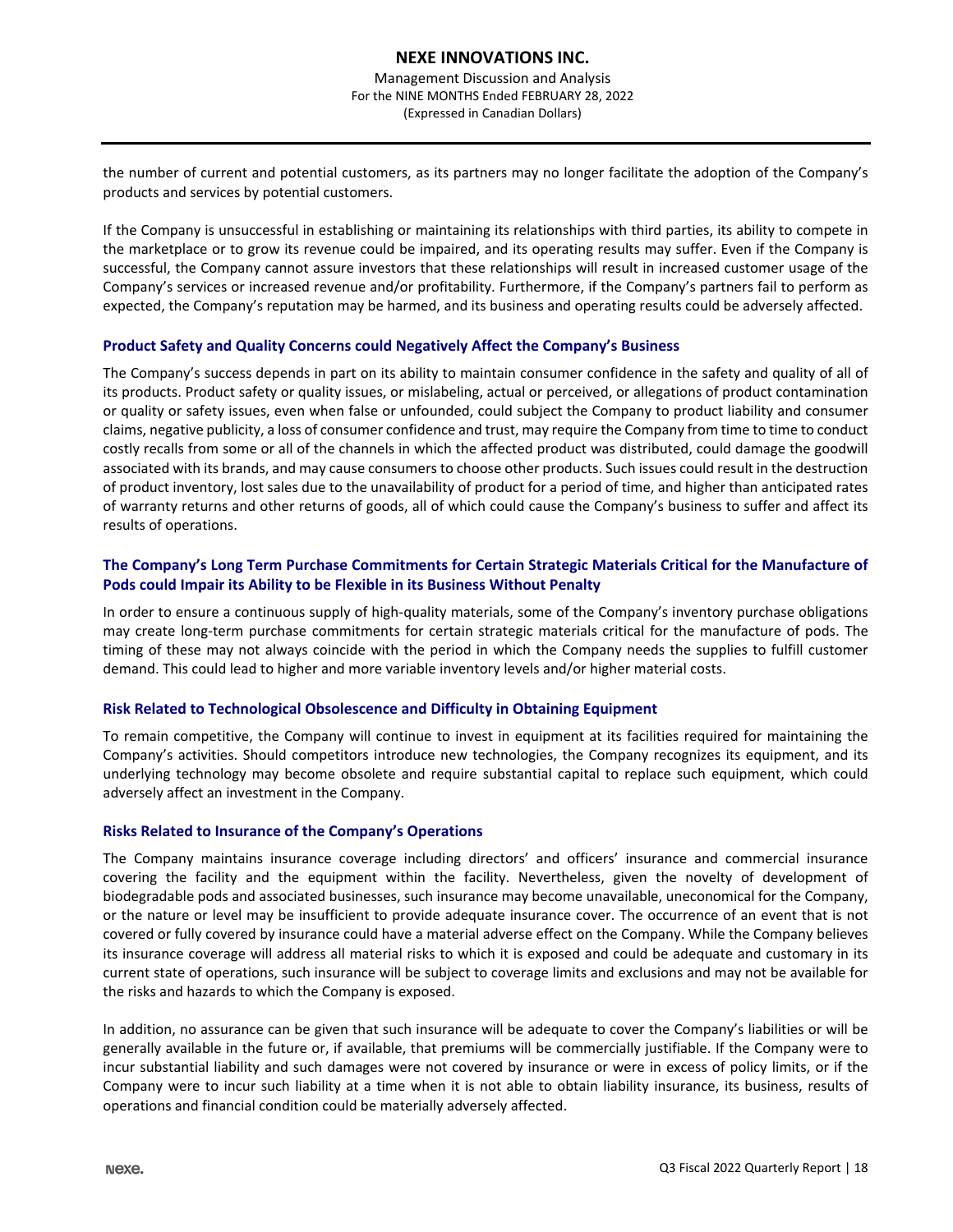## **Risks Related to Product Development and Technology Change**

The Company's success could be seriously affected by a competitor's ability to develop and market technologies that compete with the Company's technologies. To remain competitive, the Company must continue to enhance and improve the responsiveness, functionality and features of its technology. The single‐serve beverage industry is characterized by rapid technological change, changes in user and customer requirements and preferences, frequent new product and service introductions embodying new technologies and the emergence of new industry standards and practices that could render the Company's existing operations and proprietary technology and systems obsolete. There can be no assurance the Company will successfully implement new technologies and systems to meet industry standards and if unable to adapt in a timely matter, the business of the Company could be materially affected.

## **Risks Related to Slow Acceptance of Products**

The marketplace may be slow to accept or understand the significance of the Company's technology due to its unique nature and the competitive landscape. If the Company is unable to promote, market and sell its products and secure relationships with partners and purchasers, the Company's business and financial condition will be adversely affected, which could adversely affect an investment in the Company.

#### **Company has an Evolving Business Model and thus its Services and Products could Change**

To stay current with the industry, the Company's business model may need to evolve as well. From time to time, it may modify aspects of the Company's business model relating to Company's product mix and service offerings. The Company cannot offer any assurance that these or any other modifications will be successful or will not result in harm to the business. The Company may not be able to manage growth effectively, which could damage the Company's reputation, limit the Company's growth, and negatively affect its operating results.

## If the Company's Revenue is Primarily Derived from a Limited Number of Customers, the Loss of such Customer **could have an Adverse Impact on the Company**

Although the Company intends to seek a broad base of customers, if the Company's revenue is concentrated in one or a few larger customers, and such customers become dissatisfied with the Company's products and services, or the Company's pricing, or ceases to do business with the Company for any other reason, the operating results of the Company would be negatively and substantially impacted.

## **Interruptions or Delays in Service from the Company's Facilities could Impair the Delivery of the Company's Services and Harm its Business**

The facilities may be vulnerable to damage or interruption due to floods, fires, power loss, telecommunications failures, and similar events. The facilities may also be subject to destruction, break‐ins, sabotage, intentional acts of vandalism and similar misconduct. Any damage to, or failure of, the Company's systems generally could result in stoppage interruptions in its service. Interruptions in its service may reduce its revenue, cause the Company to issue credits, or pay penalties, cause customers to terminate their contracts and adversely affect the Company's renewal rate and its ability to attract new customers.

The Company's business will also be harmed if its customers and potential customers believe the Company's service and products are unreliable. Despite precautions taken such as disaster recovery plans at these facilities, the occurrence of a natural disaster, an act of terrorism, a decision to close the facilities without adequate notice or other unanticipated problems at these facilities could result in lengthy interruptions in the Company'sservices. Even with the disaster recovery arrangements and precautionstaken at itsfacilities, the Company'sservices could be interrupted. Further, asthe Company continues to grow and scale its business to meet the needs of its customers, additional burdens may be placed on its facilities. These interruptions, stoppages and burdens could adversely affect an investment in the Company.

#### The Company Depends on Highly Skilled Personnel to Grow and Operate its Business, and if the Company is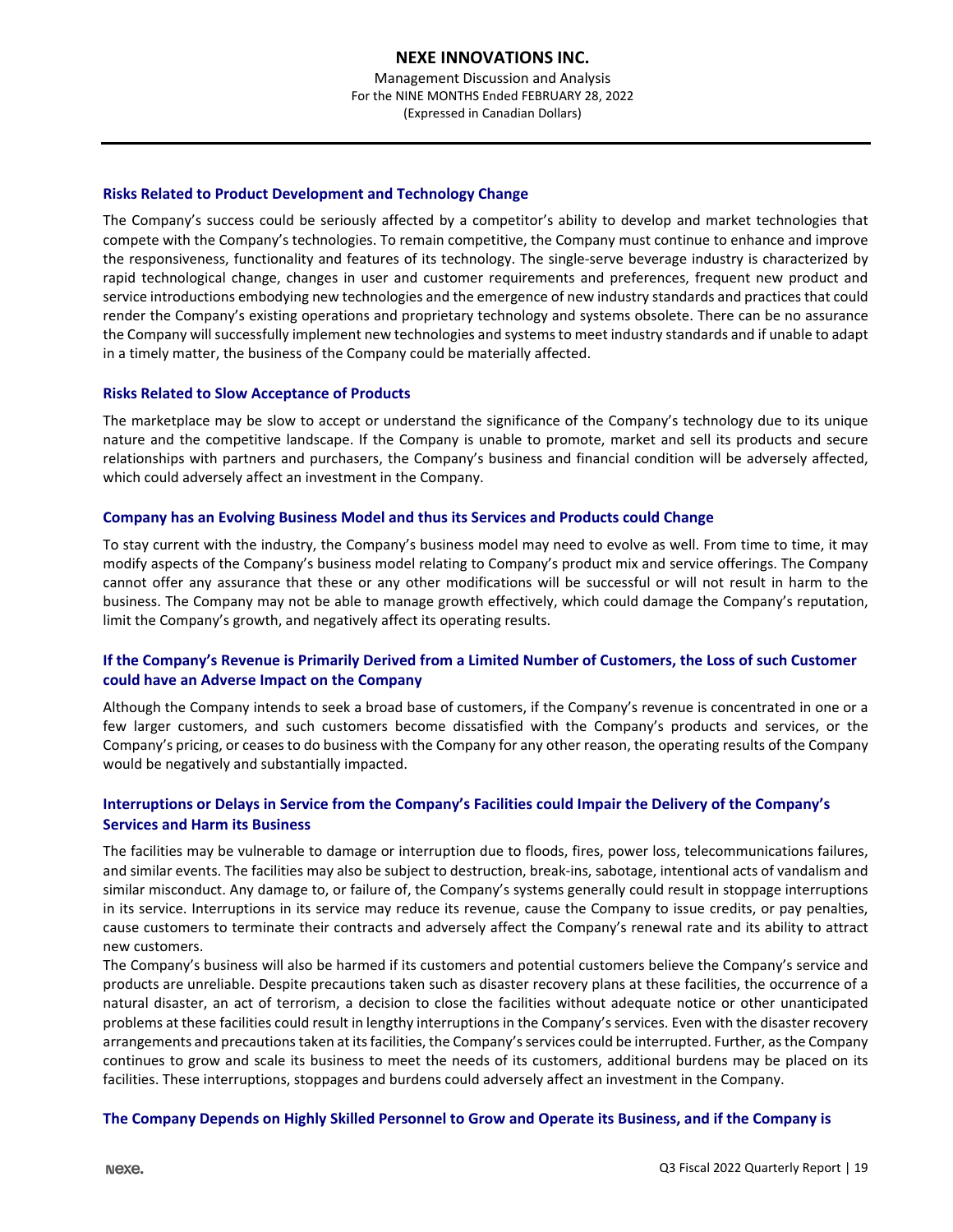Management Discussion and Analysis For the NINE MONTHS Ended FEBRUARY 28, 2022 (Expressed in Canadian Dollars)

#### **Unable to Hire, Retain and Motivate its Personnel, the Company may not be able to Grow Effectively**

The Company's future success will depend upon its continued ability to identify, hire, develop, motivate, and retain highly skilled personnel, including senior management, engineers, designers, product managers, sales representatives, and customer support representatives. The Company's ability to execute efficiently is dependent upon contributions from its employees, including its senior management team. In addition, there may occasionally be changes in the Company's senior management team that may be disruptive to its business. If the Company's senior management team, including any new hires that the Company may make, fails to work together effectively and to execute on its plans and strategies on a timely basis, its business could be harmed.

The Company's growth strategy also depends on its ability to expand its organization with highly skilled personnel. Identifying, recruiting, training, and integrating qualified individuals will require significant time, expense, and attention. In addition to hiring new employees, the Company must continue to focus on retaining its best employees. The Company may need to invest significant additional amounts of cash and equity to attract and retain new employees, and the Company may never realize returns on these investments. If the Company is not able to effectively add and retain employees, its ability to achieve its strategic objectives could be adversely impacted, and its business could be harmed.

#### If the Company is Unable to Maintain and Promote its Brand, its Business and Operating Results may be Harmed

The Company believes that maintaining and promoting its brand is critical to expanding its customer base. Maintaining and promoting its brand will depend largely on its ability to continue to provide useful, reliable, and innovative services, which the Company may not do successfully. The Company may introduce new features, products, services, or terms of service that its customers do not like, which may negatively affect its brand and reputation. Maintaining and enhancing the Company's brand may require it to make substantial investments, and these investments may not achieve the desired goals. If the Company fails to successfully promote and maintain its brand or if the Company incurs excessive expenses in this effort, its business and operating results could be adversely affected.

#### **Risks Associated with Acquisitions**

If appropriate opportunities present themselves, the Company intends to acquire businesses, technologies, services, or products that the Company believes are strategic. There can be no assurance that the Company will be able to identify, negotiate or finance future acquisitions successfully, or to integrate such acquisitions with its current business. The process of integrating an acquired business, technology, service, or product into the Company may result in unforeseen operating difficulties and expenditures and may absorb significant management attention that would otherwise be available for ongoing development of the Company's business. Future acquisitions could result in potentially dilutive issuances of equity securities, the incurrence of debt, contingent liabilities and/or amortization expenses related to goodwill and other intangible assets, which could materially adversely affect the Company's business, results of operations and financial condition. Any such future acquisitions of other businesses, technologies, services, or products might require the Company to obtain additional equity or debt financing, which might not be available on terms favourable to the Company, or at all, and such financing, if available, might be dilutive.

The Company in the future may invest, in new business strategies, acquisitions and/or joint ventures. New ventures are inherently risky and may not be successful. In evaluating such endeavours, the Company is required to make difficult judgments regarding the value of business strategies, opportunities, technologies and other assets, and the risks and cost of potential liabilities. Furthermore, acquisitions and investments involve certain other risks and uncertainties, including the risks involved with entering new competitive categories or regions, the difficulty in integrating newly-acquired businesses, the challenges in achieving strategic objectives and other benefits expected from acquisitions, investments or joint ventures, the diversion of the Company's attention and resources from its operations and other initiatives, the potential impairment of acquired assets and liabilities, the performance of underlying products, capabilities or technologies and the potential loss of key employees and customers of the acquired businesses.

## **The Expansion or Development of the Business, including through Acquisitions, Increased Product Offerings or Other Strategic Growth Opportunities, may cause Disruptions in the Company's Business, which may have an Adverse Effect on the Company's Business, Operations, or Financial Results**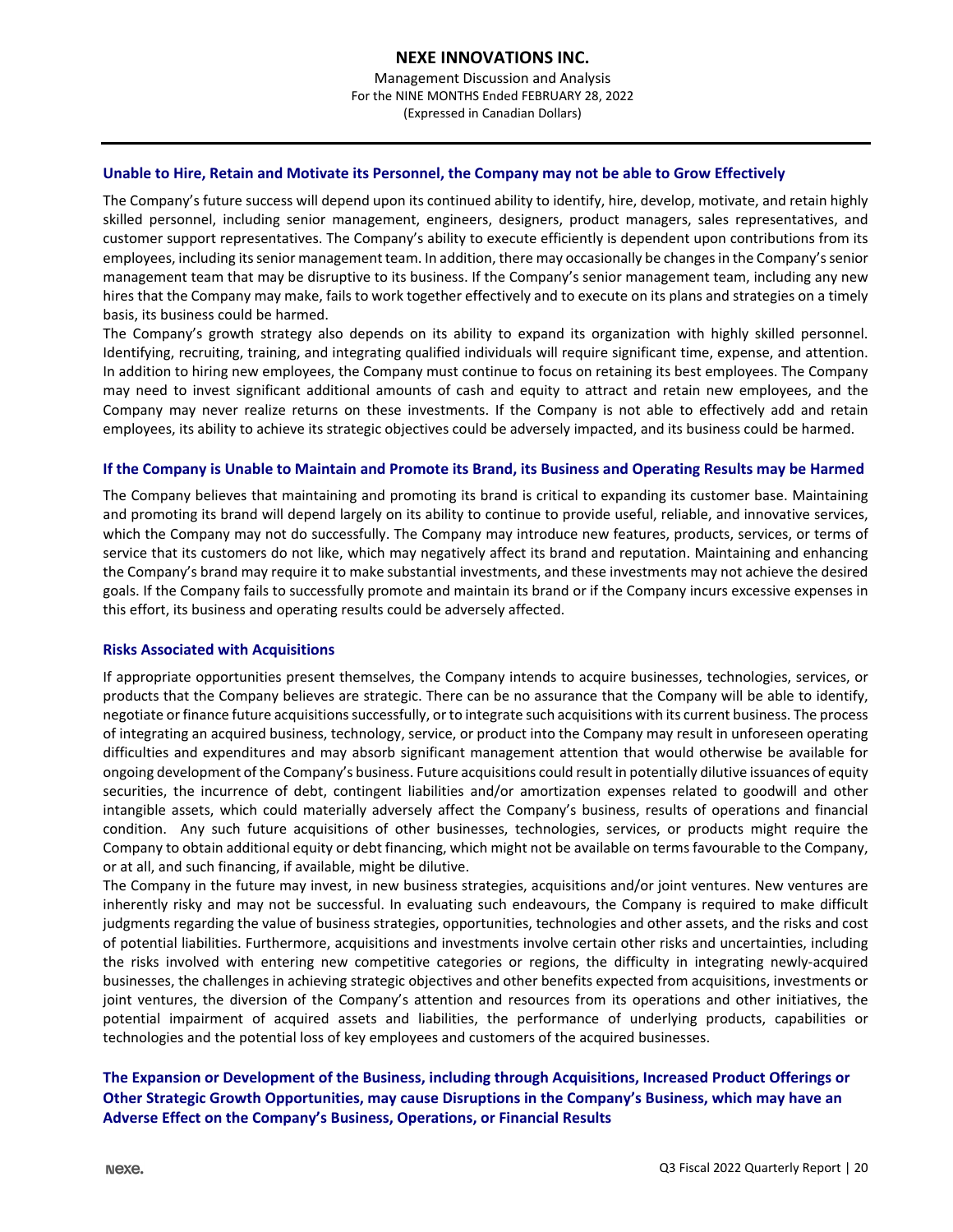Management Discussion and Analysis For the NINE MONTHS Ended FEBRUARY 28, 2022 (Expressed in Canadian Dollars)

The Company may seek to expand and develop its business, including through acquisitions, increased product offerings, or other strategic growth opportunities. In the ordinary course of business, the Company may review, analyze, and evaluate various potential transactions or other activities in which it may engage. Such transactions or activities could cause disruptions in, increase risk, or otherwise negatively impact its business. Among other things, such transactions and activities may:

- disrupt the Company's business relationships with its customers, depending on the nature of or counterparty to such transactions and activities;
- direct the time or attention of management away from other business operations;
- fail to achieve revenue or margin targets, operational synergies, or other benefits contemplated;
- increase operational risk or volatility in the Company's business; and/or
- result in current or prospective employees experiencing uncertainty about their future roles with the Company, which might adversely affect the Company's ability to retain or attract key managers or other employees.

## **The Company may be Vulnerable to Security Breaches that could Adversely Affect its Operations, Business, Operations, and Reputation**

The Company's infrastructure may be vulnerable to damage, disruptions, or shutdowns due to unauthorized access, computer viruses, cyber-attacks, and other security breaches. An attack attempt or security breach could potentially result in interruption or cessation of certain of the Company's services to its customers or the Company's inability to meet expected levels of service. The Company cannot guarantee that its security measures will not be circumvented, resulting in production interruptions and have a material adverse effect on its business, financial condition, or operational results. The Company may be required to expend significant resources to protect against or recover from such threats. If an actual or perceived breach of its security occurs, the market perception of the effectiveness of its security measures could be harmed, and the Company could lose customers. Furthermore, the perpetrators of cyber-attacks are not restricted to particular groups or persons. These attacks may be committed by the Company's employees, contractors or external individuals or organizations operating from any geography. Any such events could result in legal claims or penalties, disruption in operations, misappropriation of sensitive data, damage to the Company's reputation, negative market perception, or costly response measures, which could adversely affect its business.

## **Additional Financing Requirements and Access to Capital**

The Company may require additional funds for further research and development, sales and marketing, operations, working capital, and general corporate purposes. The Company may attempt to raise additional funds for these purposes through public or private equity or debt financing, collaborations with other companies, government grants and/or from other sources. There can be no assurance that additional funding or partnership will be available on terms acceptable to the Company. If additional funds are raised through further issuances of equity or convertible debt securities, existing shareholders could suffer significant dilution, and any new equity securities issued could have rights, preferences, and privileges superior to those of holders of Company shares.

Any debt financing secured in the future could involve restrictive covenants relating to capital raising activities and other financial and operational matters, which may make it more difficult for the Company to obtain additional capital or to pursue business opportunities, including potential acquisitions. If adequate funds are not obtained, the Company may be required to reduce, curtail, or discontinue operations.

## **Product Recalls and/or Product Liability may Adversely Impact the Company**

The Company will be subject to regulation by a variety of regulatory authorities. In the event that the Company, does not adhere to product safety requirements or its quality control standards, it might not identify a deficiency before its ships its products to customers. The failure to produce products that adhere to the Company's quality control standards could damage its reputation and brands and lead to customer litigation against the Company and the Company may be required to remove or recall those products at a substantial cost. The Company may be unable to recover costs related to product recalls.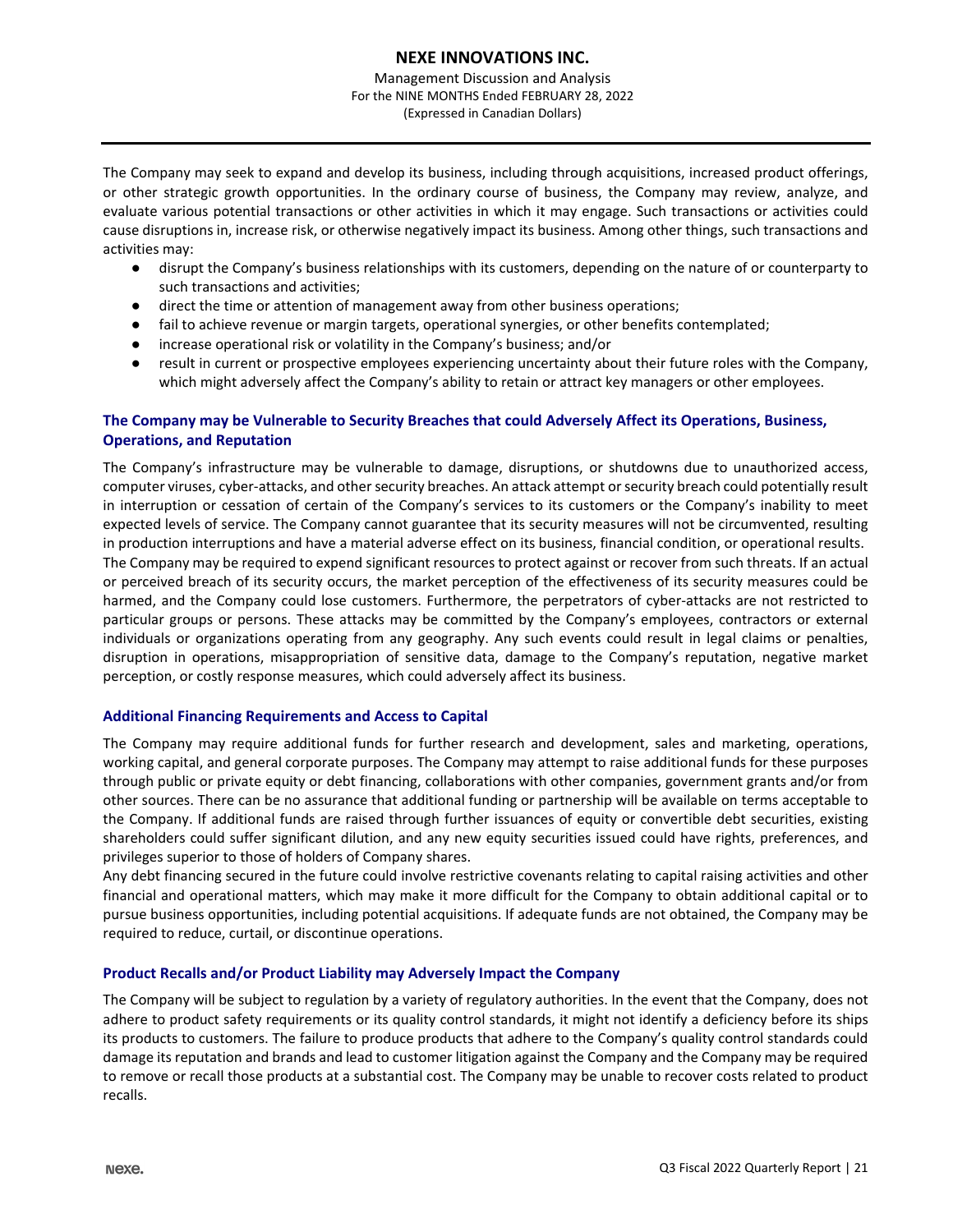Management Discussion and Analysis For the NINE MONTHS Ended FEBRUARY 28, 2022 (Expressed in Canadian Dollars)

## The Company's Business will be Highly Dependent on Sales of Coffee, and if Demand for Coffee Decreases, its **Business would Suffer**

Because the Company is highly dependent on consumer demand for coffee, a shift in consumer preferences away from coffee or its product offerings would harm the business more than if it had more diversified product offerings. If customer demand for coffee decreases, its sales would decrease, and the Company would be materially adversely affected. Future revenues are dependent on demand for coffee. Demand for coffee and demand for single cup brewing systems is affected by many factors, including:

- Changes in consumer tastes and preferences;
- Changes in consumer lifestyles;
- National, regional, and local economic conditions;
- Perceptions or concerns about the environmental impact of the products;
- Demographic trends; and
- Perceived or actual health benefits or risks.

#### **Risks Related to Volatility of Share Price, Absence of Dividends and Fluctuation of Operating Results**

Market prices for the securities of technology companies have historically been highly volatile. Factors such as fluctuation of the Company's operating results, announcements of technological innovations, patents or new commercial products by the Company or competitors, and other factors could have a significant effect on the share price or trading volumes for the Company shares. The Company has not paid dividends to date and the Company does not expect to pay dividends in the near future.

#### **Risks Related to No Assurance of an Active Trading Market**

There can be no assurances that an active trading market in the Company shares on the Exchange will be sustained.

#### **Risks Related to Equity Dilution to Shareholders**

The issuance of any equity securities could, and the issuance of any additional shares will, cause the Company's existing shareholders to experience dilution of their ownership interests.

Any additional issuance of shares or a decision to acquire other businesses through the sale of equity securities may dilute investors' interests, and investors may suffer dilution in their net book value per share depending on the price at which such securities are sold. Such issuance may cause a reduction in the proportionate ownership and voting power of all other shareholders. The dilution may result in a decline in the price of the Company's shares.

## **Risks Related to Value of Securities**

The value of the Company's shares may be reduced for a number of reasons, many of which are outside the control of the Company, including:

- general economic and political conditions in Canada, the United States and globally;
- governmental regulation of the beverage industry including coffee pods;
- failure to achieve desired outcomes by the Company;
- failure to obtain industry partner and other third-party consents and approvals, when required;
- stock market volatility and market conditions;
- competition for, among other things, capital, and skilled personnel;
- the need to obtain required approvals from regulatory authorities;
- revenue and operating results failing to meet expectations in any particular period;
- investor perception of the beverage, coffee, and single-serve coffee industries;
- limited trading volume of the Company's shares;
- announcements relating to the Company's business or the businesses of the Company's competitors; and
- the Company's ability or inability to raise additional funds.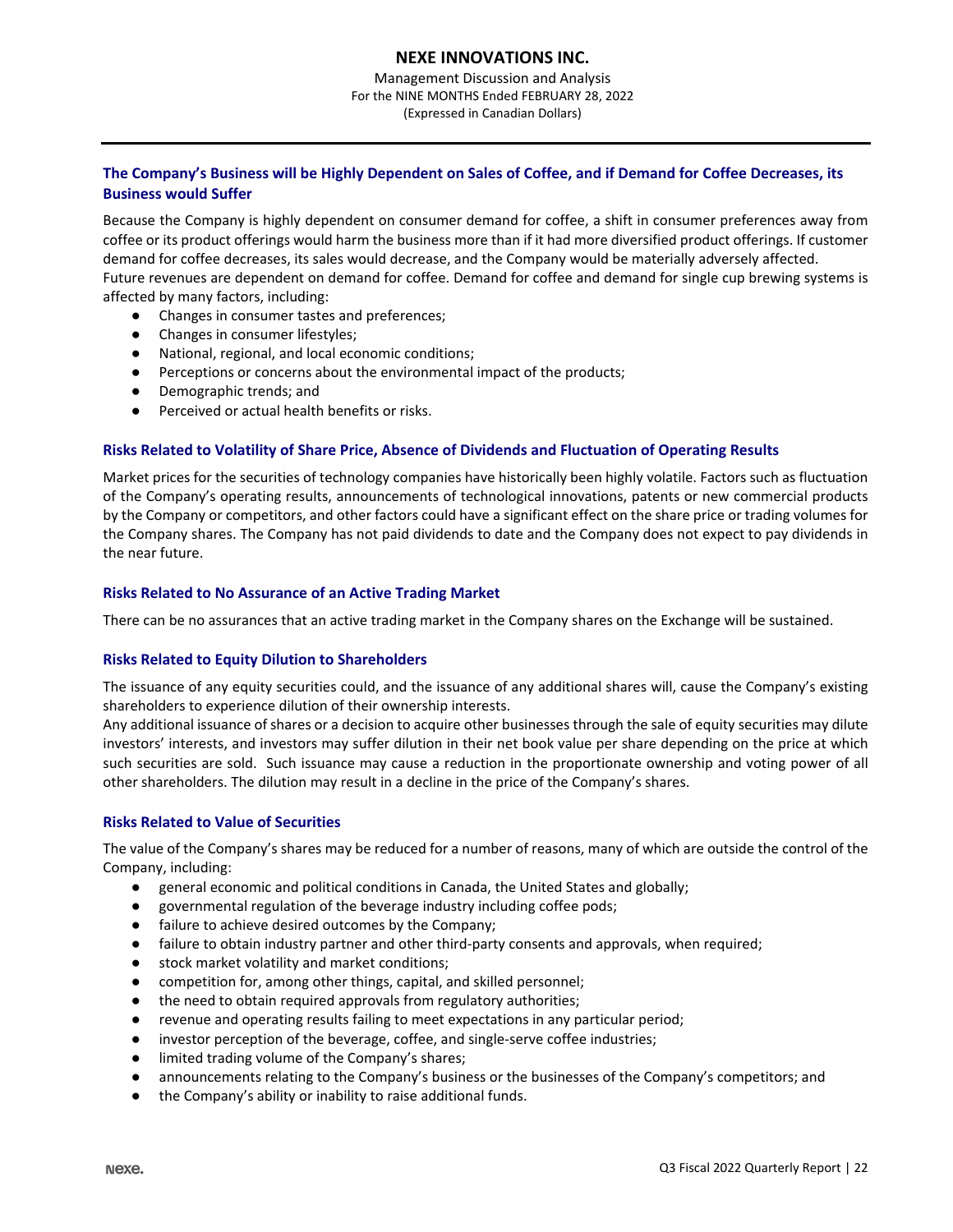Management Discussion and Analysis For the NINE MONTHS Ended FEBRUARY 28, 2022 (Expressed in Canadian Dollars)

#### **Risks Related to Use of Proceeds**

Although the Company has set out its intended use of proceeds in this MD&A, these intended uses are estimates only and subject to change. While management does not contemplate any material variation, management does retain broad discretion in the application of such proceeds. The failure by the Company to apply these funds effectively could have a material adverse effect on the Issuer's business, including the Company's ability to achieve its stated business objectives.

## **Risks Related to Global Economic and Financial Deterioration Impeding Access to Capital or Increasing the Cost of Capital**

Market events and conditions, including disruption in the Canadian, U.S. and international financial markets and other financial systems and the deterioration of Canadian, U.S. and global economic and financial market conditions, could, among other things, impact currency trading and impede access to capital or increase the cost of capital, which would have an adverse effect on the Company's ability to fund its working capital and other capital requirements. Current and future conditions in the domestic and global economies remain uncertain. As a result, it is difficult to estimate the level of growth or contraction for the economy as a whole. It is even more difficult to estimate growth or contraction in various parts, sectors, and regions of the economy, including the market area in which the Company will participate.

#### **Risks Related to Litigation**

The Company and/or its directors and officers may be subject to a variety of civil or otherlegal proceedings, with or without merit. From time to time in the ordinary course of its business, the Company may become involved in various legal proceedings, including commercial, employment and other litigation and claims, as well as governmental and other regulatory investigations and proceedings. Such matters can be time‐consuming, divert management's attention and resources and cause the Company to incur significant expenses. Furthermore, because litigation is inherently unpredictable, the results of any such actions may have a material adverse effect on the Company's business, operating results, or financial condition.

#### **Risks Related to Reporting Issuer Status**

As a reporting issuer, the Company will be subject to reporting requirements under applicable securities law and stock exchange policies. Compliance with these requirements will increase legal and financial compliance costs, make some activities more difficult, time consuming or costly, and increase demand on existing systems and resources. Among other things, the Company will be required to file annual, quarterly, and current reports with respect to its business and results of operations and maintain effective disclosure controls and procedures and internal controls over financial reporting. In order to maintain and, if required, improve disclosure controls and procedures and internal controls over financial reporting to meet this standard, significant resources and management oversight may be required. As a result, management's attention may be diverted from other business concerns, which could harm the Company's business and results of operations. The Company may need to hire additional employees to comply with these requirements in the future, which would increase its costs and expenses.

Management of the Company expects that being a reporting issuer will make it more expensive to maintain director and officer liability insurance. This factor could also make it more difficult for the Company to retain qualified directors and executive officers.

#### **Economic Environment and Global Economic Risk**

The Company's operations could be affected by the economic context should the unemployment level, interest rates or inflation reach levels that influence consumer trends and consequently, impact the Company's sales and profitability. Any economic slowdown and downturn of global capital markets could make the raising of capital by equity or debt financing more difficult. Access to financing has been negatively impacted by the ongoing global economic risks. These factors may impact the Company's ability to raise equity or obtain loans and other credit facilities in the future and on terms favourable to the Company. If uncertain market conditions persist, the Company's ability to raise capital could be jeopardized, which could have an adverse impact on the Company's operations and the trading price of the Company's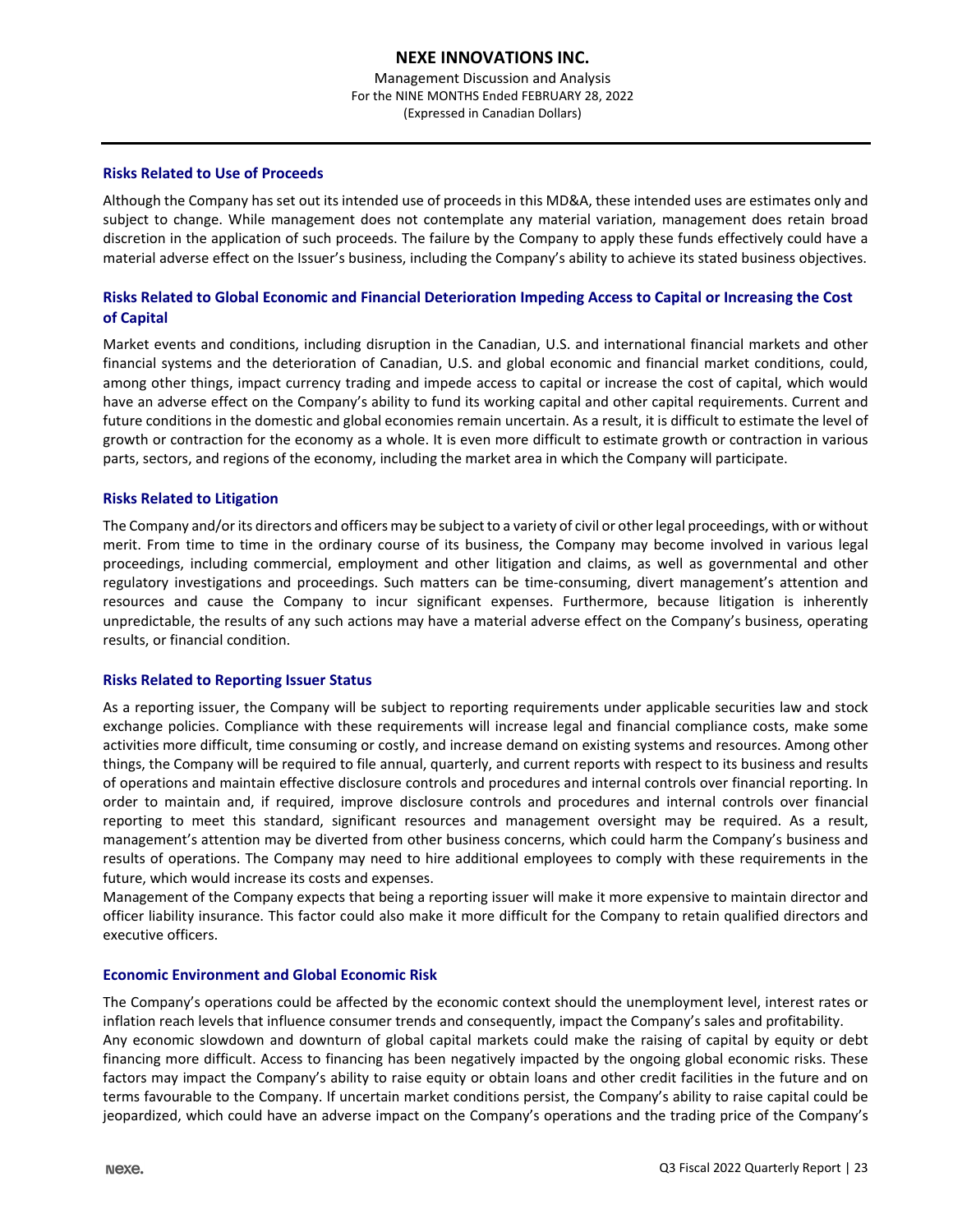shares on the stock exchange.

#### Climate Change may have a Long-Term Adverse Impact on the Company's Business and Results of Operations

There is increasing concern that a gradual increase in global average temperatures due to increased concentration of carbon dioxide and other greenhouse gases in the atmosphere will cause significant changes in weather patterns around the globe and an increase in the frequency and severity of natural disasters. Decreased agricultural productivity in certain regions of the world as a result of changing weather patterns may limit availability or increase the cost of key agricultural commodities, such as coffee, which are important sources of ingredients for the Company's business and products and could impact the food security of communities around the world. Increased frequency or duration of extreme weather conditions could also impair production capabilities, disrupt the Company's supply chain, or impact demand for its products. As a result, the effects of climate change could have a long‐term adverse impact on the business and results of operations.

## **Business Interruptions Resulting from the COVID‐19 Outbreak or Similar Public Health Crises Could Cause a Disruption to the Development and Distribution of Products and Adversely Impact Business**

Public health crises such as pandemics or similar outbreaks could adversely impact the Company's business. In December 2019, a novel strain of a virus named SARS‐CoV‐2 (severe acute respiratory syndrome coronavirus 2), or coronavirus, surfaced in Wuhan, China and hasreached multiple otherregions and countries, including Surrey, British Columbia, Canada where NEXE's primary office and facility is located. The coronavirus pandemic is evolving, and to date has led to the implementation of various responses, including government-imposed quarantines, travel restrictions and other public health safety measures. The extent to which the coronavirus impacts the demand for the Company's products and the Company's operations or those of third‐party partners, will depend on future developments, which are highly uncertain and cannot be predicted with confidence, including the duration of the outbreak, new information that will emerge concerning the severity of the coronavirus and the actions to contain the coronavirus or treat its impact, among others. The continued spread of COVID‐19 globally could adversely impact the Company's product distribution, business relationships and sales, both locally and internationally. COVID‐19 may also affect the Company's management personnel and employees as well as employees of third parties located in affected geographies that it relies upon.

#### **Currency Risk Exposures**

The Company may have financial risk exposure to varying degrees relating to the currency risk and volatility of each of the countries where it operates.

## **CAUTIONARY NOTE REGARDING FORWARD‐LOOKING INFORMATION**

This MD&A contains forward-looking statements and information about the Company which reflect management's expectations regarding the Company's future growth, results of operations, operational and financial performance and business prospects and opportunities. In addition, the Company may make or approve certain statements or information in future filings with Canadian securities regulatory authorities, in news releases, or in oral or written presentations by representatives of the Company that are not statements of historical fact and may also constitute forward‐looking statements or forward‐looking information.

All statements and information, other than statements or information of historical fact, made by the Company that address activities, events or developments that the Company expects or anticipates will or may occur in the future are forward‐ looking statements and information, including, but not limited to statements and information preceded by, followed by, or that include words such as "may", "would", "could", "will", "likely", "expect", "anticipate", "believe", "intends", "plan", "forecast", "budget", "schedule", "project", "estimate", "outlook", or the negative of those words or other similar or comparable words. Examples of forward‐looking statements in this MD&A include, but are not limited to, statements in respect of: the Company's business objectives; the Company's long‐term growth and development plans; the Company's forecasts and expected performance of the business; the ability of the Company to raise funds in the future, including through public or private equity or debt financing; the expansion of the Company's production capacity to other form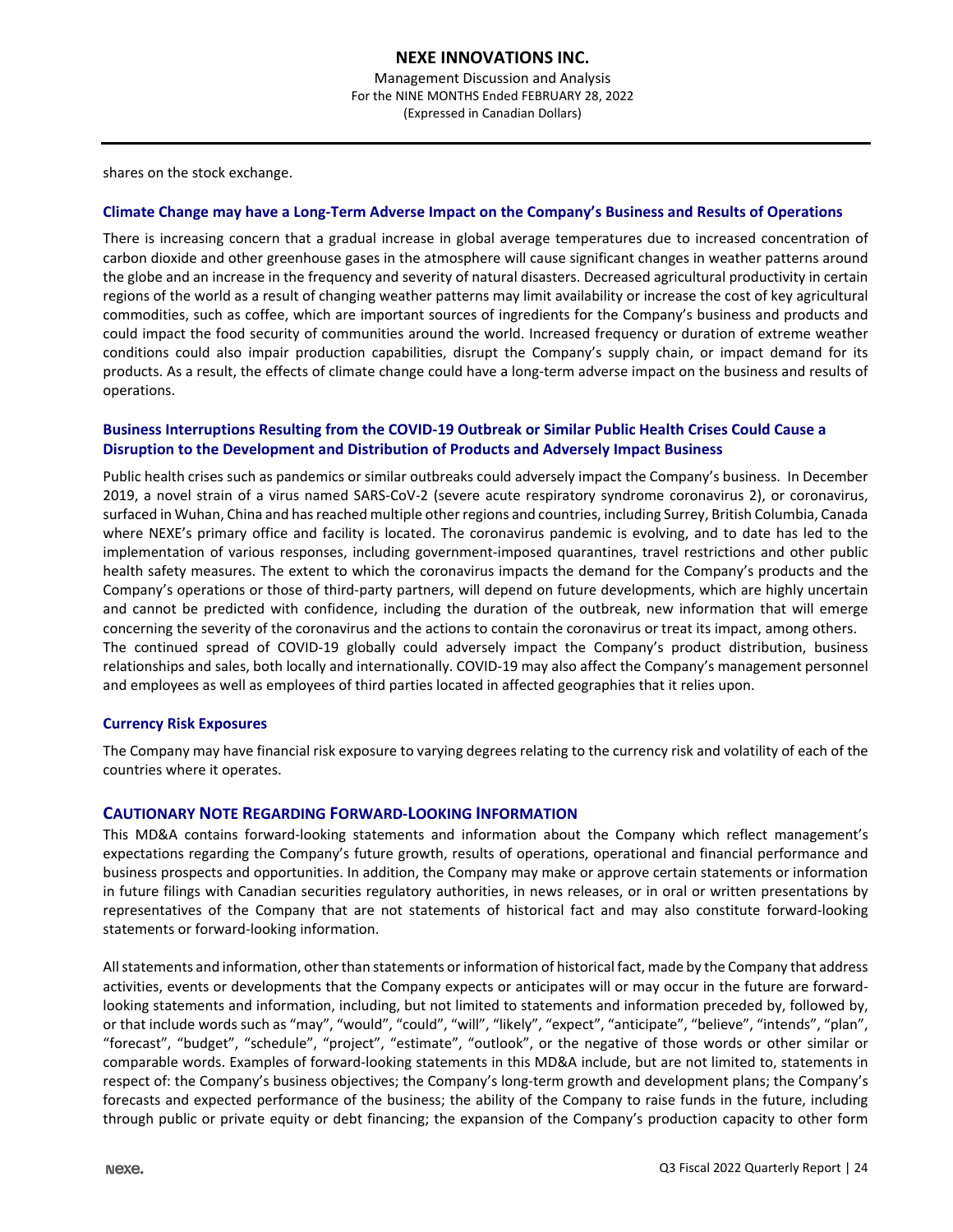Management Discussion and Analysis For the NINE MONTHS Ended FEBRUARY 28, 2022 (Expressed in Canadian Dollars)

factors; the design and rapid building of prototypes in-house; bringing key manufacturing processes to commercial scale in‐house; the development of innovative single‐serving packaging in multiple formats; the Company's ability to access a workforce located in Windsor, Ontario; the continued commercialization of NEXE Pods in Keurig® and Nespresso® format capsules; the Company becoming a leading partner to major consumer packaging companies; the Company providing compostable solutions for a variety of beverages, including coffee, tea, and others; the establishment of the NEXE brand as the standard in fully compostable packaging; the reduction of the environmental impact caused by single-serve pods; the NEXE pod becoming a viable alternative to currently available plastic coffee capsules; NEXE's ability to meet the growing demand for environmental friendly and sustainable products in the single-serve coffee sector and beyond; the offering of NEXE Coffee through retail and e‐retail channels; the commercialization of the XOMA Superfoods product line; the establishment of ongoing licensing and royalty revenue streams to monetize the Company's intellectual property; the building of a strong marketing foundation and the Company's marketing plans; NEXE having full control over the design, manufacture, timelines and operational functions of its pod product lineup; the acceleration of R&D initiatives and reduction of operational costs; the elimination of bottlenecks related to delivery time; that each scaled manufacturing line will add capacity of approximately 50 million pods per year; the ability of NEXE's partners to deliver key pieces of equipment on time and budget and the Company entering into agreements to effect same; the completion of a FAT (as defined below) for a second high‐speed assembly line; the building of NEXE's production capacity to over 100 million annual Keurig® compatible pods; protection of the Company's intellectual property; collaboration with strategic partners; the future growth and development of the Company; the Company's enhanced vertical integration of the supply chain and the reduction in its reliance on third parties for manufacturing; the Company bringing key manufacturing processes to commercial scale in‐house; the Company's marketing, digital advertising, and distribution strategies; the addition of key team members with relevant experience; the impact of the ongoing COVID‐19 Crisis; the equity, assets, and liquidity of the Company; the Company's future investment in research and development; the Company's brand promotion strategy and the effect that each risk factor will have on the Company.

Forward looking statements and information involve significant risks, assumptions, uncertainties, and other factors that may cause actual future performance, achievement, or other realitiesto differ materiality from those expressed or implied in any forward‐looking statements or information and, accordingly, should not be read as guarantees of future performance, achievement, or realities. Although the forward-looking statements and information contained in the MD&A reflect management's current beliefs based upon information currently available to management and based upon what management believes to be reasonable assumptions, the Company cannot be certain that actual results will be consistent with these forward-looking statements and information. A number of risks and factors could cause actual results, performance, or achievements to differ materially from the results expressed or implied in the forward-looking statements and information. Such risks and factors include, but are not limited to, the following:

- the Company may continue to operate at a net loss and a going concern;
- the Company has a limited operating history;
- the Company may require additional liquidity;
- the Company will continue as a going concern;
- ability to commercialize the NEXE Pod;
- the Company's future is highly dependent upon the sales of Keurig® and Nespresso® beverage systems;
- the Company may be subject to litigation;
- the Company being able to secure and maintain its manufacturing equipment and facilities;
- the Company may need to take active steps to protect its intellectual property;
- research and development requires significant investment and commitment of resources;
- the Company's development and launch of new platforms and productions is critical to the Company's
- financial results and growth strategy;
- ability to meet market expectations for financial performance;
- any changes in the beverage environment and retail landscape;
- if the Company is reliant on a limited number of customers, the loss of such customers could have an adverse impact on its business;
- expansion of the business and increased product offerings may cause disruption of the Company's business;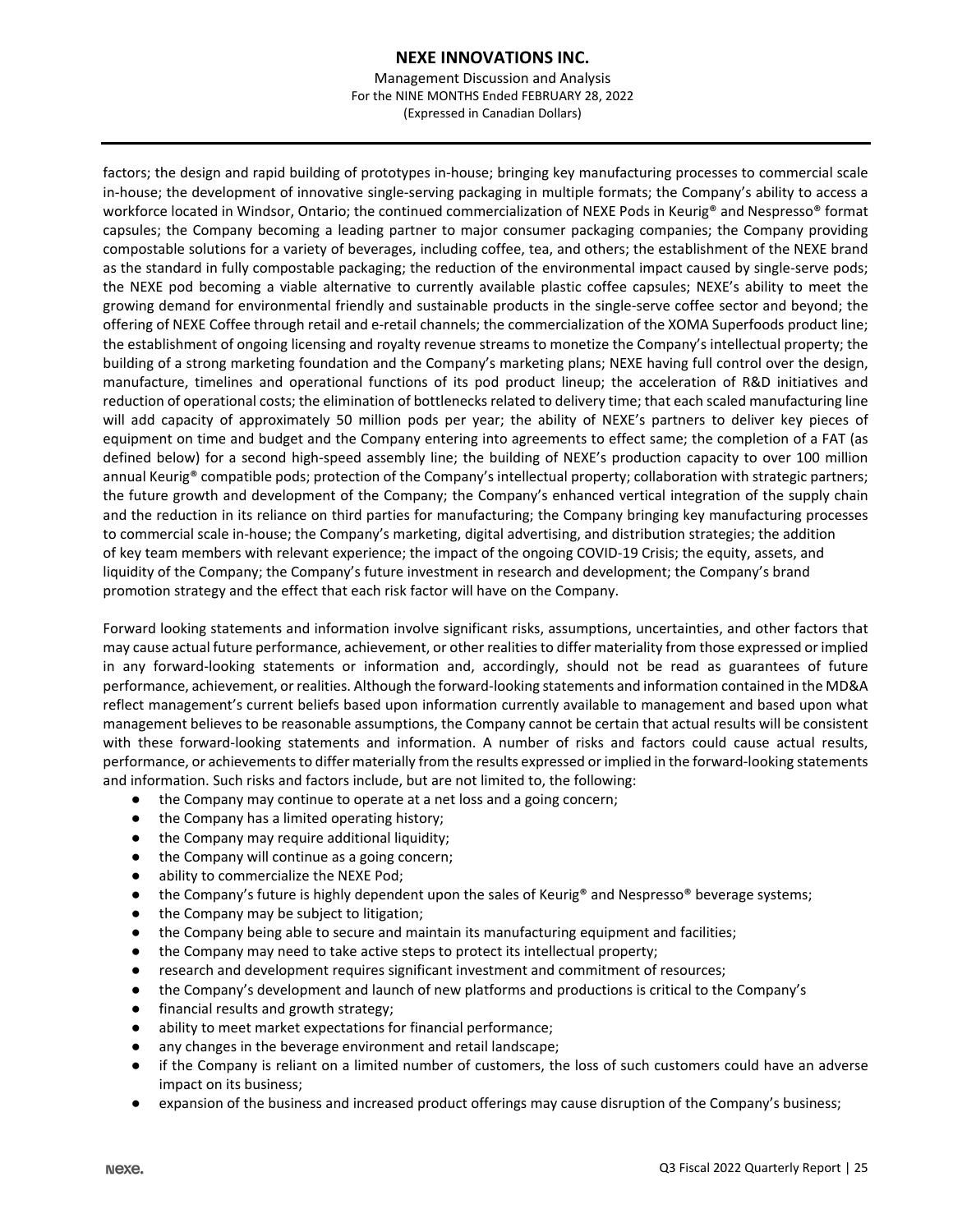Management Discussion and Analysis For the NINE MONTHS Ended FEBRUARY 28, 2022 (Expressed in Canadian Dollars)

- the Company's ability to maintain strategic relations with well recognized brands;
- product safety and quality concerns;
- the Company's ability to negotiate flexible long-term purchase contracts;
- risks associated with acquisitions;
- the Company's products and services may become obsolete without innovation;
- the Company maintaining adequate insurance;
- the Company's risks related to product development and technology change;
- the Company will be profitable;
- the Company's products will be accepted by the market;
- the Company has an evolving business model and thus its services and products could change;
- the Company will be dependent on the experience and skill of its management and key personnel;
- ability to promote its brand:
- the Company's growth depends in part on strategic relationships;
- the Company's ability to expand and grow its operations and scale production of its products;
- the Company may be vulnerable to security breaches;
- government regulation of the Company's products and services;
- the Company not infringing a third party's intellectual property rights;
- the Company faces competition from larger businesses;
- the Company may require additional financing;
- product recalls may have an adverse impact on the Company;
- the Company's business is dependent on demand for coffee;
- the directors and officers may engage in business that is in conflict with the Company;
- the common shares of the Company are speculative and may experience high volatility on the TSX-V;
- global economic conditions may adversely affect the Company's business;
- foreign exchange rates; and
- market perception of smaller companies.

Although the Company has attempted to identify important risks and factors that could cause actual actions, events, or results to differ materially from those described in forward‐looking statements or information, there may be other factors and risks that cause actions, events or results not to be as anticipated, estimated or intended. Further, any forward-looking statements and information contained herein are made as of the date of this MD&A and, other than as required by applicable securities laws, the Company assumes no obligation to update or revise them to reflect new events or circumstances.

New factors emerge from time to time, and it is not possible for management to predict all of such factors and to assess in advance the impact of each such factor on the Company's business or the extent to which any factor, or combination of factors, may cause actual realities to differ materially from those contained in any forward-looking statement or information. Accordingly, readers should not place undue reliance on forward looking statements and information contained in this MD&A. All forward‐looking statements and information disclosed in this MD&A, are qualified by this cautionary statement.

#### **CORPORATE GOVERNANCE**

The Company's board of directors and its committees adhere to recommended corporate governance guidelines for public companies listed on the TSXV to ensure transparency and accountability to shareholders. The current board of directors is comprised of five individuals, three of whom are independent of management as they are neither executive officers nor employees of the Company. The audit committee is currently comprised of three directors, who are independent of management and have strong financial backgrounds.

The audit committee's role is to ensure the integrity of the Company's reported financial results through its review of the interim and audited annual Financial Statements prior to their submission to the board of directors for approval. The audit committee meets with management, at least, quarterly to review the consolidated Financial Statements, as well as the